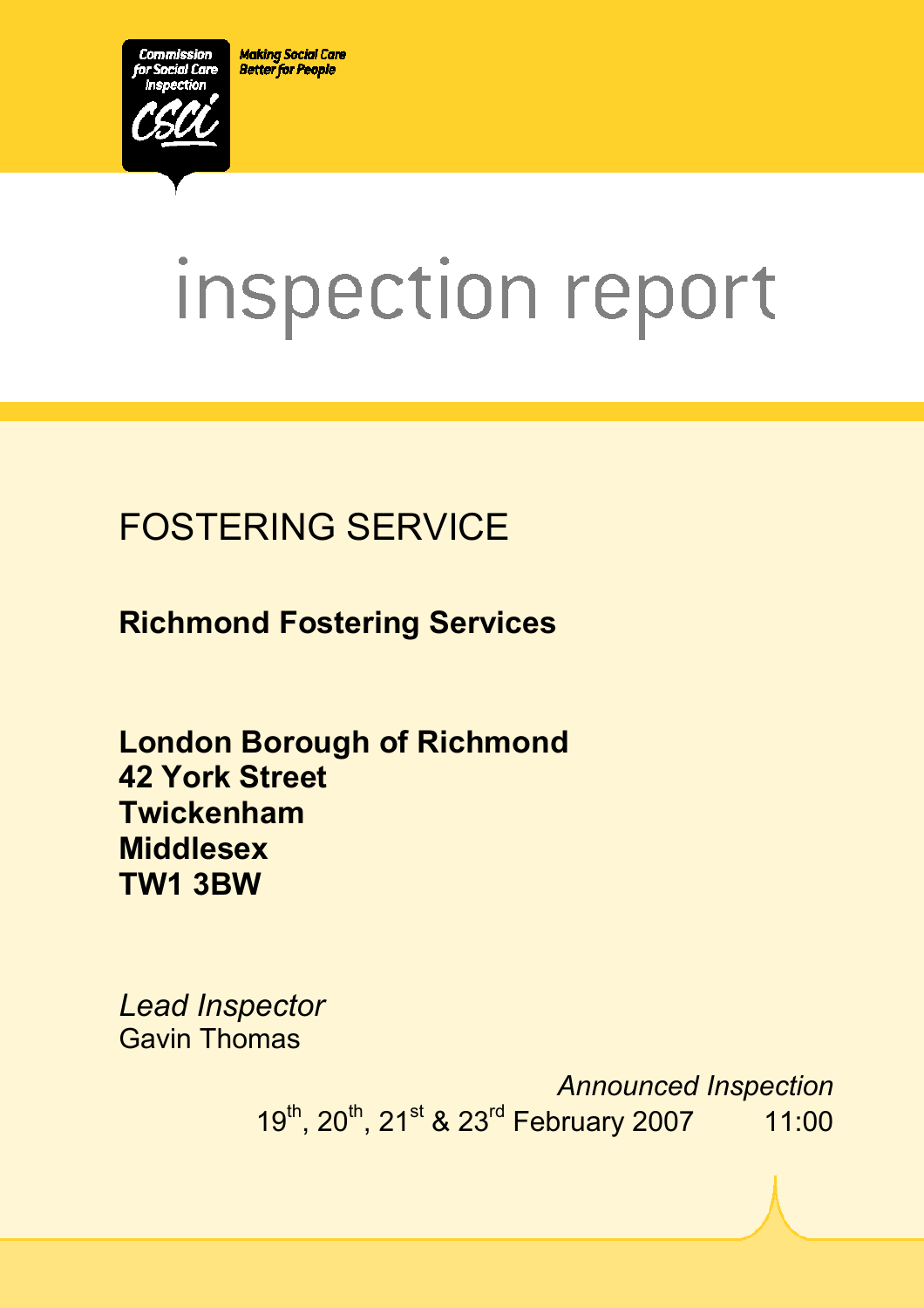The Commission for Social Care Inspection aims to:

- Put the people who use social care first
- Improve services and stamp out bad practice
- Be an expert voice on social care
- Practise what we preach in our own organisation

| <b>Reader Information</b> |                                                                                                                                                                                                              |  |  |
|---------------------------|--------------------------------------------------------------------------------------------------------------------------------------------------------------------------------------------------------------|--|--|
| Document Purpose          | <b>Inspection Report</b>                                                                                                                                                                                     |  |  |
| Author                    | <b>CSCI</b>                                                                                                                                                                                                  |  |  |
| Audience                  | <b>General Public</b>                                                                                                                                                                                        |  |  |
| Further copies from       | 0870 240 7535 (telephone order line)                                                                                                                                                                         |  |  |
| Copyright                 | This report is copyright Commission for Social<br>Care Inspection (CSCI) and may only be used<br>in its entirety. Extracts may not be used or<br>reproduced without the express permission of<br><b>CSCI</b> |  |  |
| Internet address          | www.csci.org.uk                                                                                                                                                                                              |  |  |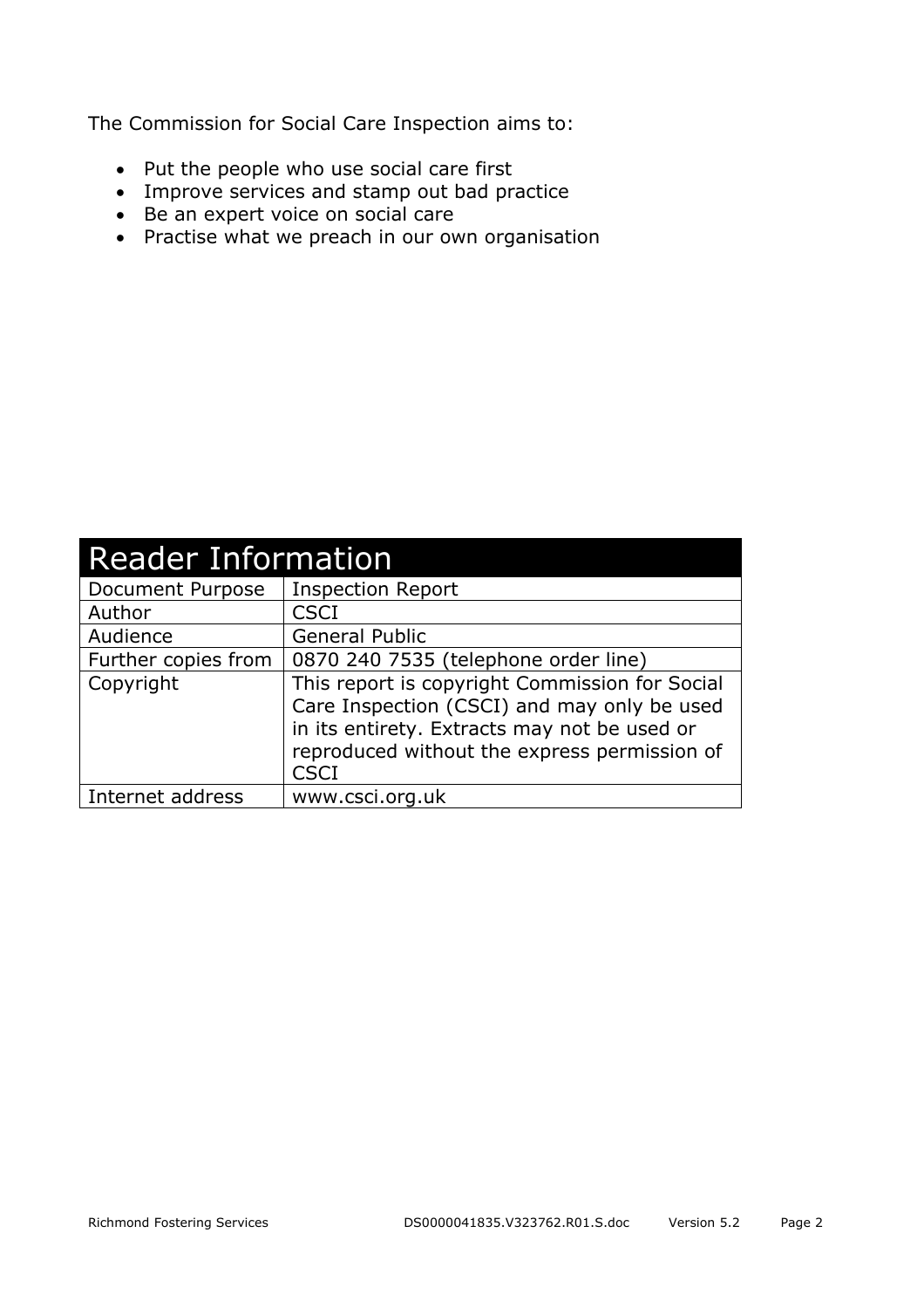This is a report of an inspection to assess whether services are meeting the needs of people who use them. The legal basis for conducting inspections is the Care Standards Act 2000 and the relevant National Minimum Standards for this establishment are those for *Fostering Services.* They can be found at www.dh.gov.uk or obtained from The Stationery Office (TSO) PO Box 29, St Crispins, Duke Street, Norwich, NR3 1GN. Tel: 0870 600 5522. Online ordering: www.tso.co.uk/bookshop

*Every Child Matters,* outlined the government's vision for children's services and formed the basis of the Children Act 2004. It provides a framework for inspection so that children's services should be judged on their contribution to the outcomes considered essential to wellbeing in childhood and later life. Those outcomes are:

- Being healthy
- Staying safe
- Enjoying and achieving
- Making a contribution; and
- Achieving economic wellbeing.

In response, the Commission for Social Care Inspection has re-ordered the national minimum standards for children's services under the five outcomes, for reporting purposes. A further section has been created under 'Management' to cover those issues that will potentially impact on all the outcomes above.

Copies of *Every Child Matters* and *The Children Act 2004* are available from The Stationery Office as above

This report is a public document. Extracts may not be used or reproduced without the prior permission of the Commission for Social Care Inspection.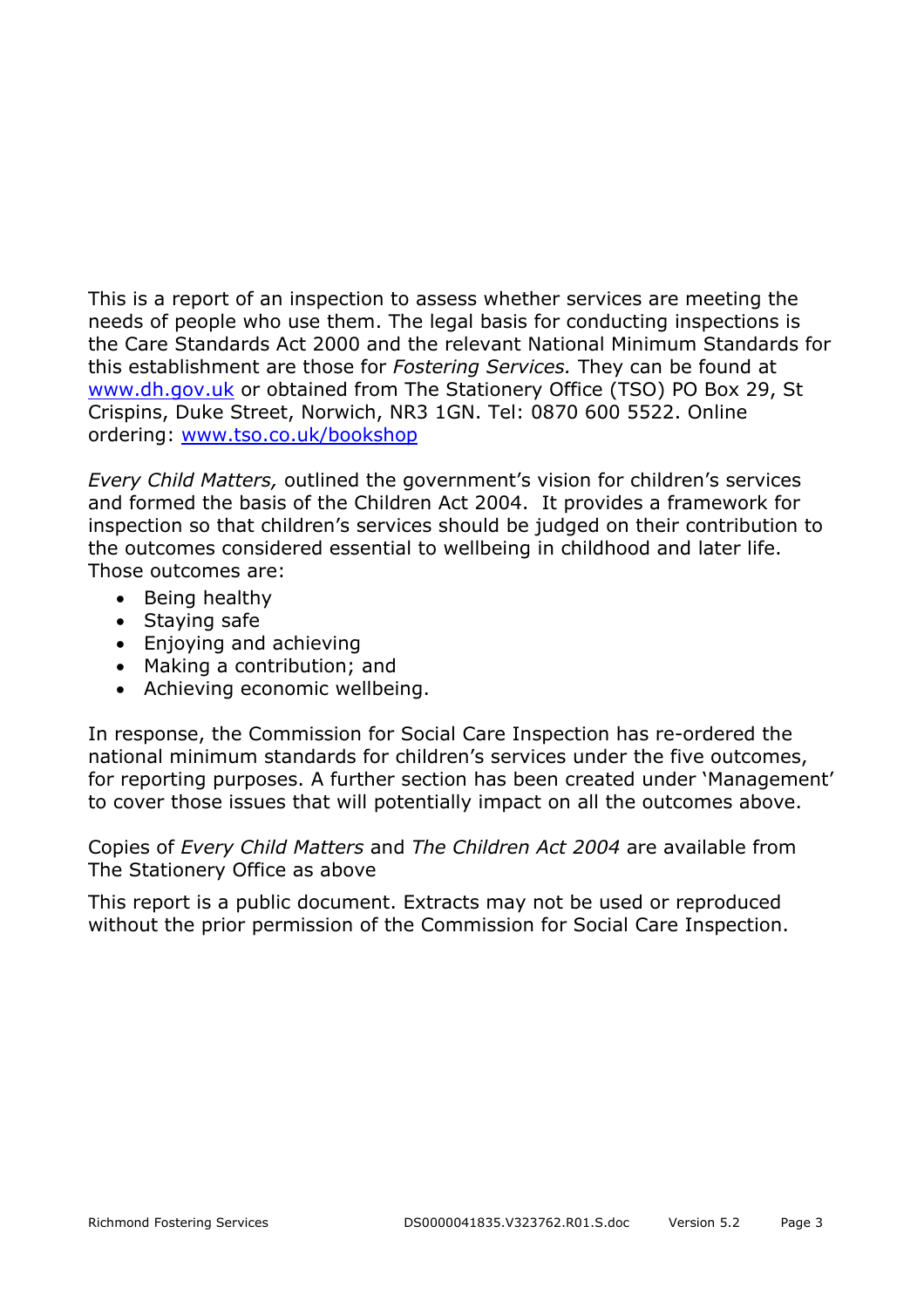# **SERVICE INFORMATION**

| <b>Name of service</b>                                              | <b>Richmond Fostering Services</b>                                                 |
|---------------------------------------------------------------------|------------------------------------------------------------------------------------|
| <b>Address</b>                                                      | London Borough of Richmond<br>42 York Street<br>Twickenham<br>Middlesex<br>TW1 3BW |
| <b>Telephone number</b>                                             | 020 8891 7754                                                                      |
| <b>Fax number</b>                                                   | 020 8891 7682                                                                      |
| <b>Email address</b>                                                |                                                                                    |
| <b>Provider Web address</b>                                         |                                                                                    |
| <b>Name of registered</b><br>provider(s)/company<br>(if applicable) | London Borough of Richmond upon Thames                                             |
| <b>Name of registered</b><br>manager (if applicable)                | Ms Lisa Sepahi                                                                     |
| <b>Type of registration</b>                                         | Local Auth Fostering Service                                                       |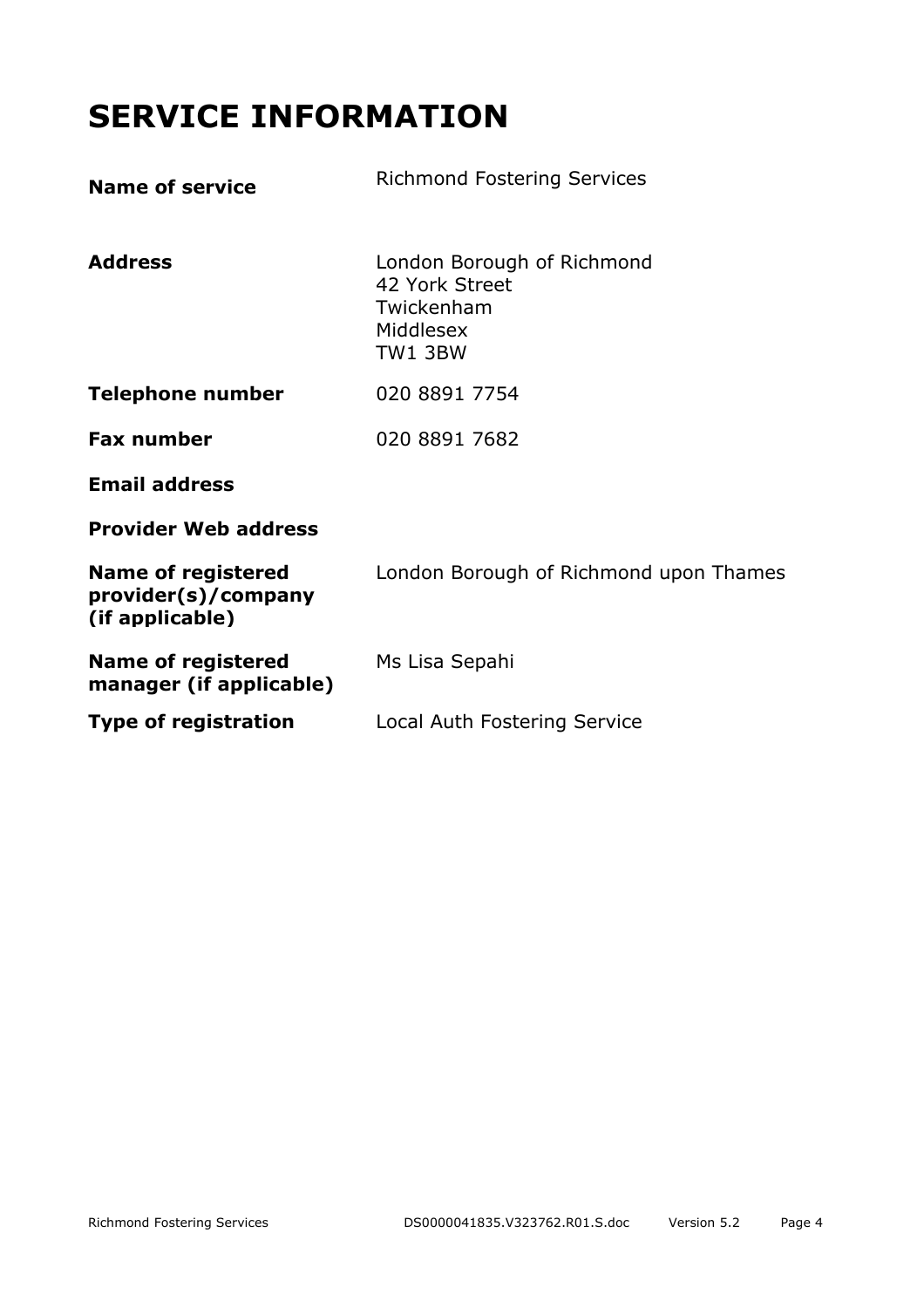# **SERVICE INFORMATION**

#### **Conditions of registration:**

**Date of last inspection** 20th February 2006

#### **Brief Description of the Service:**

The London Borough of Richmond Fostering Service is a local authority service that provides temporary and permanent foster carers for children and young people.

The service is based in Twickenham, close to other local authority services.

The Fostering Manager was appointed in January 2006 and is responsible for the day-to-day management of the service.

The types of service offered are: (a) Short Term Foster Care, (b) Permanent Foster Care, (c) Short Break Service and (d) Kinship Care.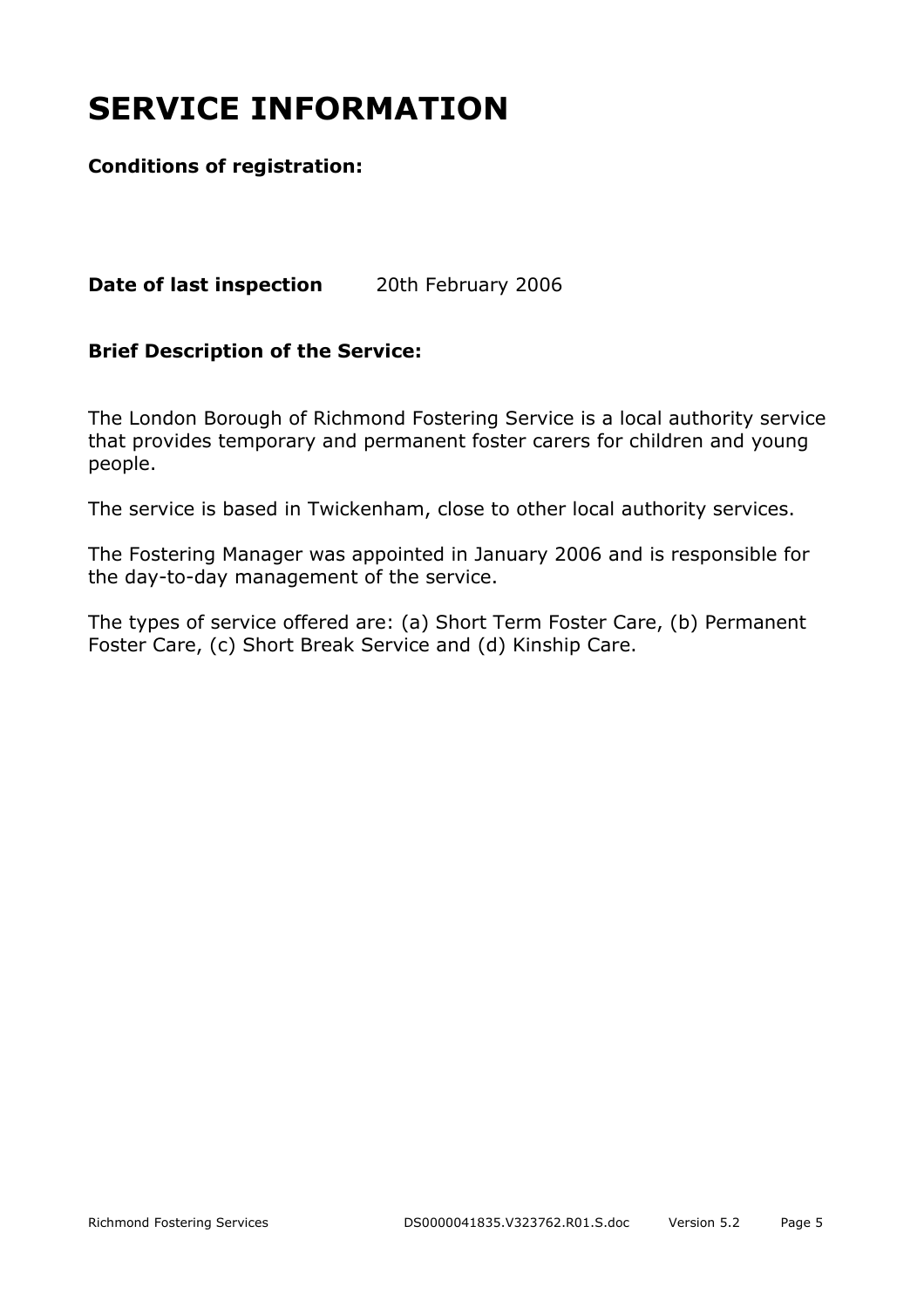# **SUMMARY**

This is an overview of what the inspector found during the inspection.

This inspection took place over a period of 4 days. The following formed the basis of this inspection:

- Pre-inspection meeting with the management team.
- Discussions and meetings with key professionals, management and the Social Work Team.
- A meeting with the team responsible for managing the short breaks (respite) service.
- Inspection of various records and documents including a range of pre inspection records.
- Visits to foster homes.
- Feedback meeting with the management team.

Questionnaires were distributed to children/young people, Foster Carers & Children's Social Workers. Responses were as follows:

#### **Children/young people – 3 completed questionnaires were received.**

Very positive comments were made about the quality of care received in foster placements.

#### **Foster Carers – 12 completed questionnaires were received.**

Very positive comments were made about the quality of the service provided by the fostering team including direct support, supervision and training.

#### **Social Workers – 6 completed questionnaires were received.**

Matters regarding work relations between different teams were addressed with the management team the time of the inspection.

The Inspector takes this opportunity in thanking every one contributed towards this inspection.

#### **What the service does well:**

The London Borough of Richmond Fostering Service is committed to providing a high quality service for Foster Carers and children/young people. Equally, staff are empowered and supported to develop their skills and potential.

The service is lead by a team of well-qualified and experienced managers, whose agenda is to keep the service under review and implement strategies to develop and improve current practice. Evidence was available to support this agenda.

At the previous inspection, six of the standards assessed were rated a score of "4", which signified that the service had exceeded those National Minimum Standards for Fostering Services. The service continues to do exceedingly well in these and other areas.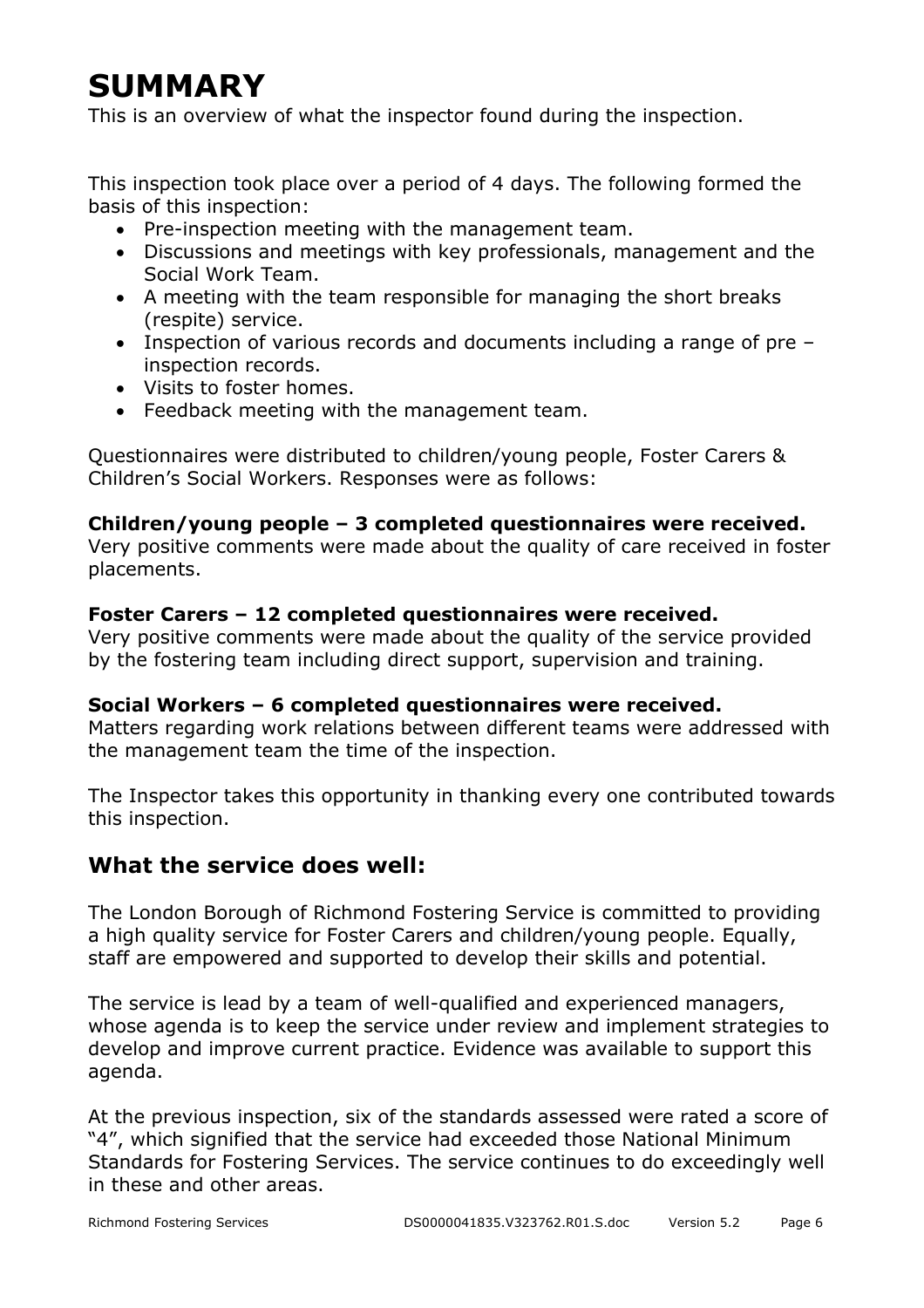#### **What has improved since the last inspection?**

A summary of improvements/developments over the last twelve months is as follows:

- A two-part course provided for Foster Carers on physical and nonphysical health matters.
- A new recruitment strategy was launched.
- The Fostering Panel received training on "kinship care" and "competency based assessments".
- A Foster Carer buddy Service has been established.
- The "reading mentor" Service is proving to be successful.
- Educational surgeries are held fortnightly.
- More robust procedures have/are being introduced regarding fostering allowances to meet new government regulations.
- The Fostering Team was reorganised.
- A new bonus Service was introduced in November 2006 whereby a Foster Carer could receive £500.00 if they refer a friend who is approved as a Foster Carer.
- The assessment of friends and family as carers has been revised.
- Foster carers have been consulted on a range of training initiatives.

#### **What they could do better:**

Overall, the service was doing exceptionally well in meeting the National Minimum Standards for Fostering Services assessed and the Fostering Regulations 2002.

The service is required however, to ensure that positive proof of identity including a recent photograph is available on Foster Carers files.

Please contact the provider for advice of actions taken in response to this inspection.

The report of this inspection is available from enquiries@csci.gsi.gov.uk or by contacting your local CSCI office. The summary of this inspection report can be made available in other formats on request.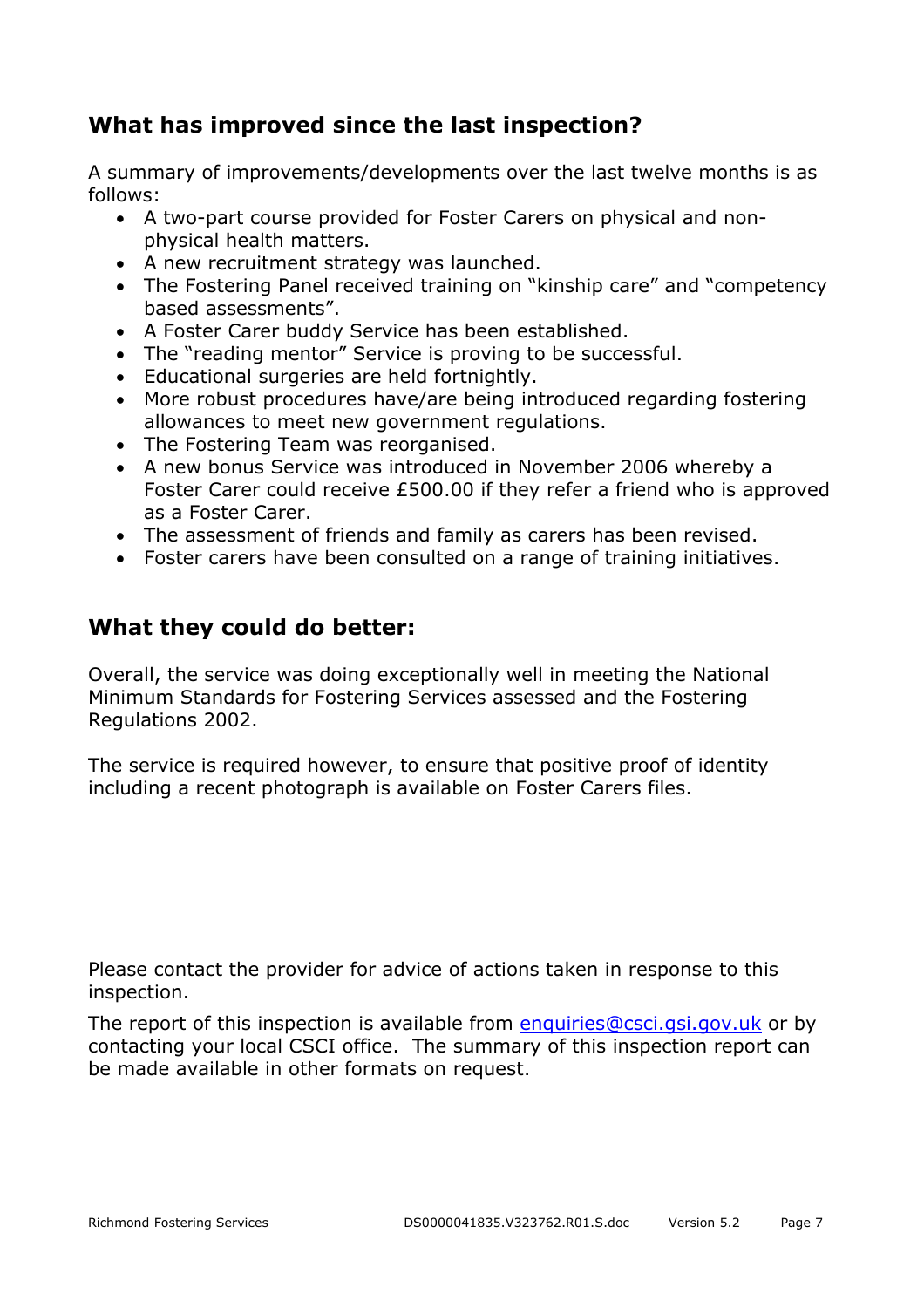# **DETAILS OF INSPECTOR FINDINGS**

## **CONTENTS**

| Being Healthy                                           |
|---------------------------------------------------------|
| <b>Staying Safe</b>                                     |
| Enjoying and Achieving                                  |
| Making a Positive Contribution                          |
| Achieving Economic Wellbeing                            |
| Management                                              |
| Scoring of Outcomes                                     |
| Statutory Requirements Identified During the Inspection |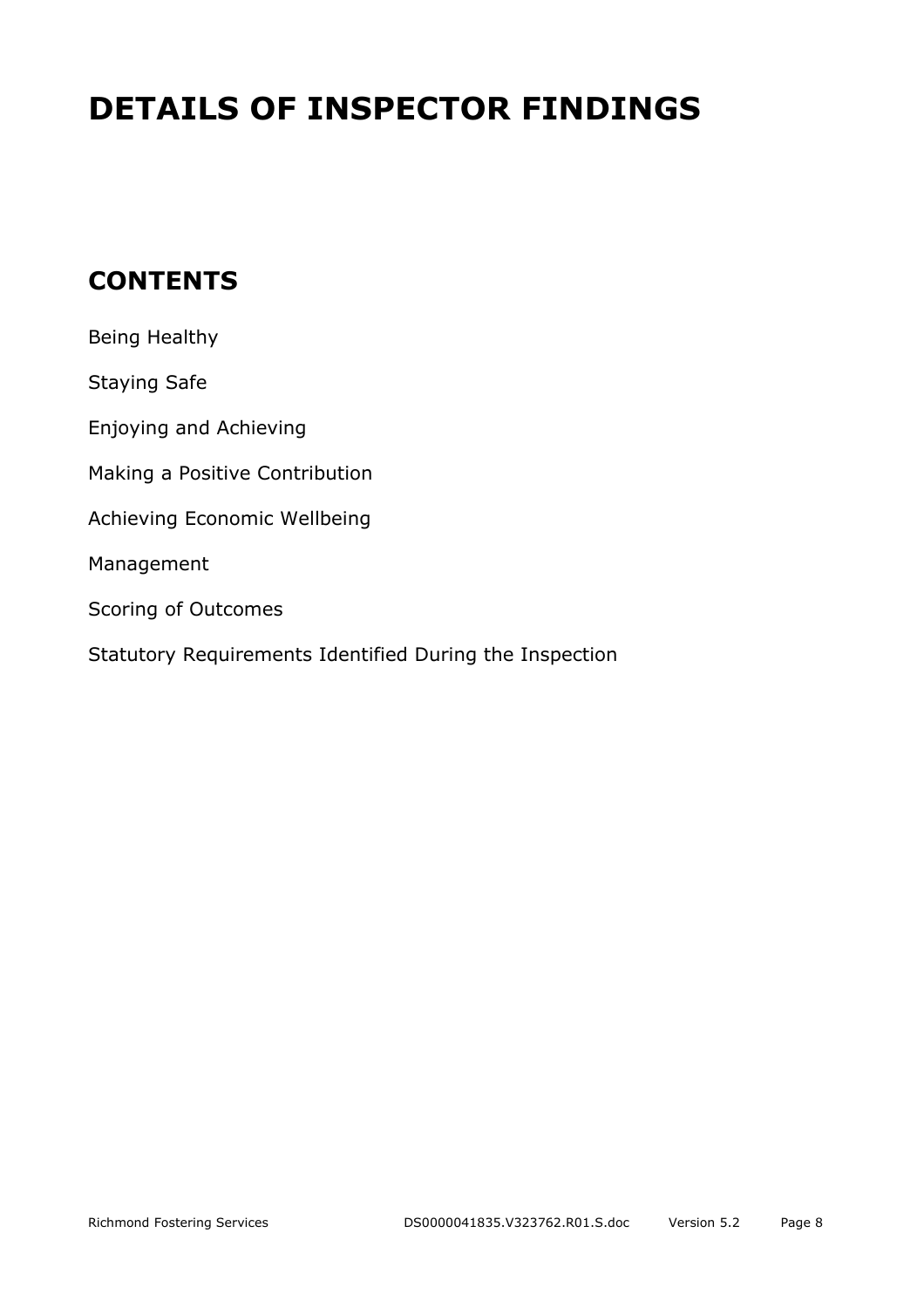## **Being Healthy**

#### **The intended outcome for this Standard is:**

• The fostering service promotes the health and development of children.(NMS 12)

#### **The Commission considers Standard 12 the key standard to be inspected.**

#### **JUDGEMENT – we looked at the outcome for Standard:**

#### 12 Quality in this outcome area is **excellent**

This judgement has been made using available evidence including a visit to this service.

The service actively works to obtain the resources required to promote and secure best health outcomes for children/young people and supports Foster Carers in securing the best standard of health care for children/young people. The service has successfully built partnerships with other key agencies and professionals to further develop health care planning for children placed by the service.

#### **EVIDENCE:**

The Fostering Service works closely with the multi-agency team, CAMHS (Children and Adolescent Mental Health Service), Leaving Care Team, Children's Social Work team and other professionals to ensure the best health outcomes for children/young people. Key professionals within the multi-agency team include:

- CLA (Children Looked After) Nurse.
- Clinical Psychologist.
- Systemic Therapist.
- Education Psychologist.

The CLA Nurse liaises with health visitors, Foster Carers and School Nurses with regard to promoting healthy life styles with children/young people.

A gender group has been established for young females in foster care. This Service was still being piloted at the time of this inspection. Outreach services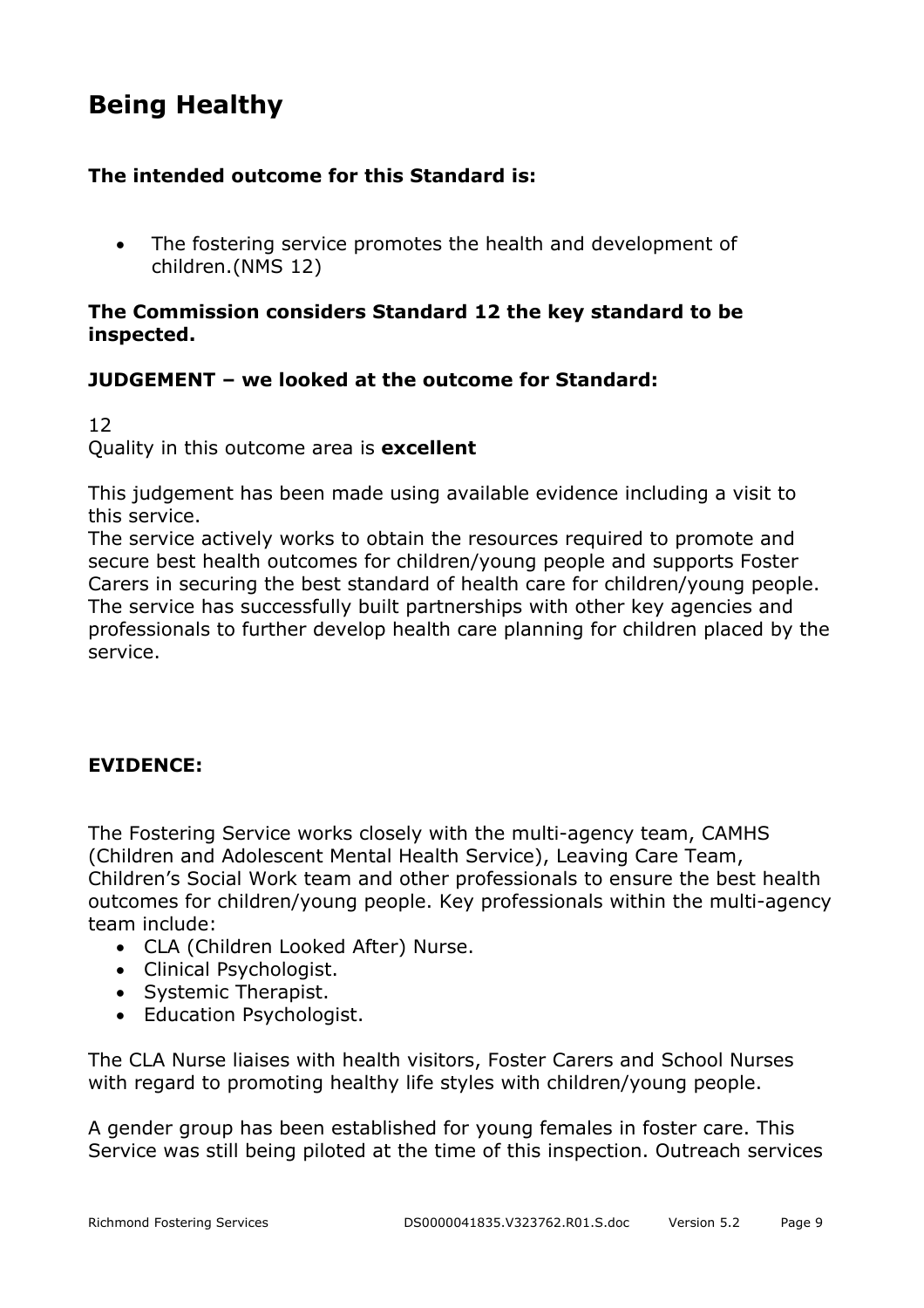such as sexual health are provided. Young people are advised of how to access these types of services within the borough.

One young person informed the Inspector that they have access to health education/resources and appointments with the CLA Nurse.

Foster Carers and one young person said that the CLA Nurse is very supportive and health provisions are satisfactory.

Primary health care treatments are arranged by Foster Carers. These include GP, Dentist and Optician.

One young person's file examined was well maintained with regard to health. It was also noted that Supervising Social Workers record any matters regarding children/young people's health during supervision meetings with Foster Carers.

The Fostering Service has set out clear points of action with regard to "Being Healthy". This is in keeping with the London Borough of Richmond Specialist Children's Service plan.

A monthly group called "Think Space" is provided for young people and care leavers. This group covers topics such as behavioural matters and social integration. Foster Carers may also access this group. Foster Carers are also supported and encouraged to work with children/young people on matters such as self-esteem, managing and coping with difficulties and promoting healthy lifestyles. One young person confirmed that they are fully supported by their Foster Carers with regard to health related matters.

A good range of training opportunities is provided for Foster Carers. Most recent training included physical and emotional health. Foster Carers are also required to attend mandatory health and safety training including First Aid and CPR.

All Foster Carers are required to undergo annual health checks to ensure their on going fitness to provide safe and nurturing environments for children/young people.

Good management systems were in place for monitoring ways in which Foster Carers support children/young with regard to health matters.

The fostering Manager reported that one of the aims of the service over the next year is to develop a consistent approach for the way in which children/young people's health care appointments are recorded.

Further training will also be explored with an emphasis on emotional health and well-being of children aged 0-5 years.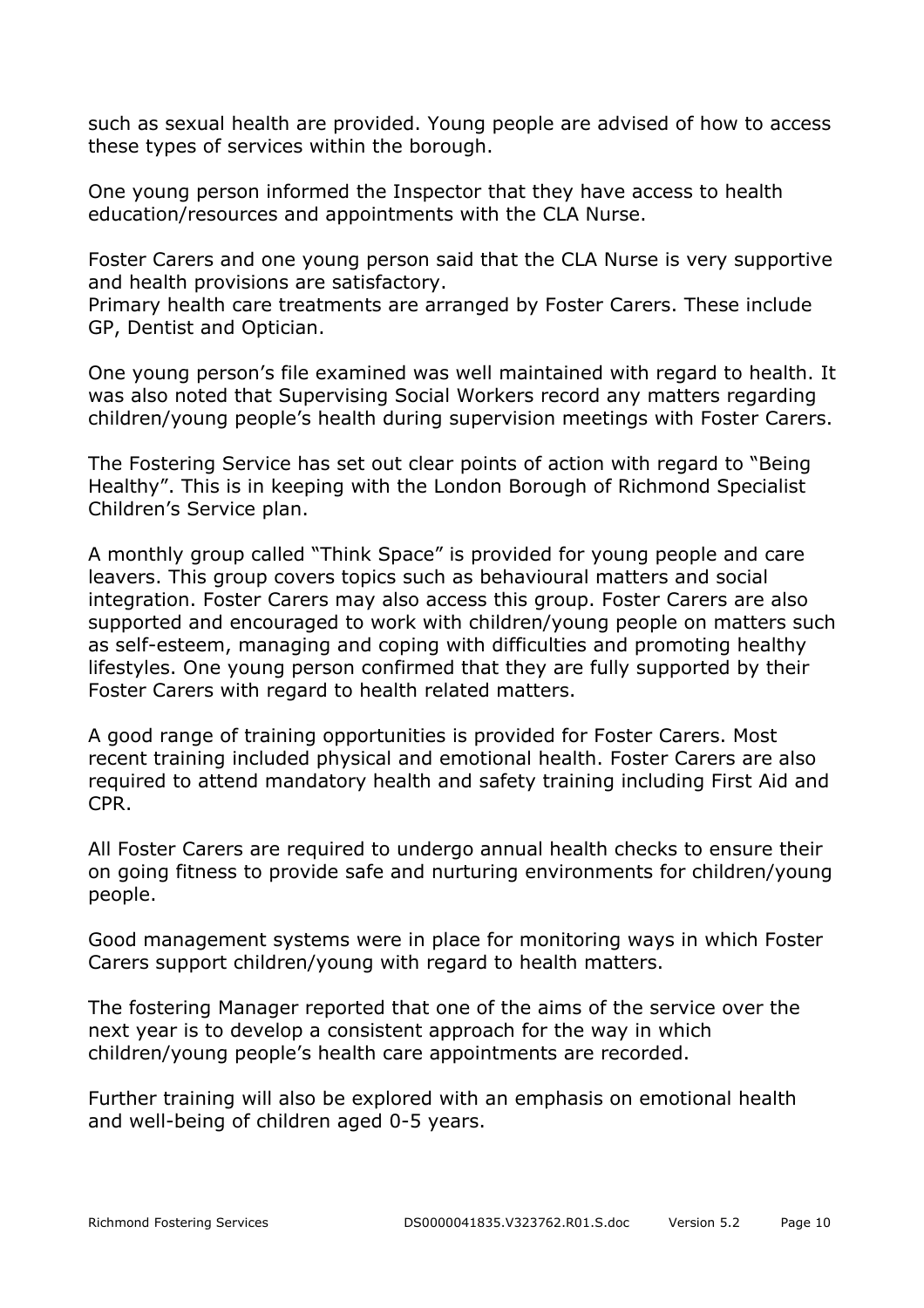A course on "emotional literacy" is scheduled for September 2007 for staff and Foster Carers. Part two of this course will focus on Play Therapy.

The introduction of competency-based reviews will enhance the monitoring of Foster Carers abilities to promote healthy lifestyles. Health and safety annual assessment forms will also be revised to ensure that specific matters relating to the needs of a child are taken into account.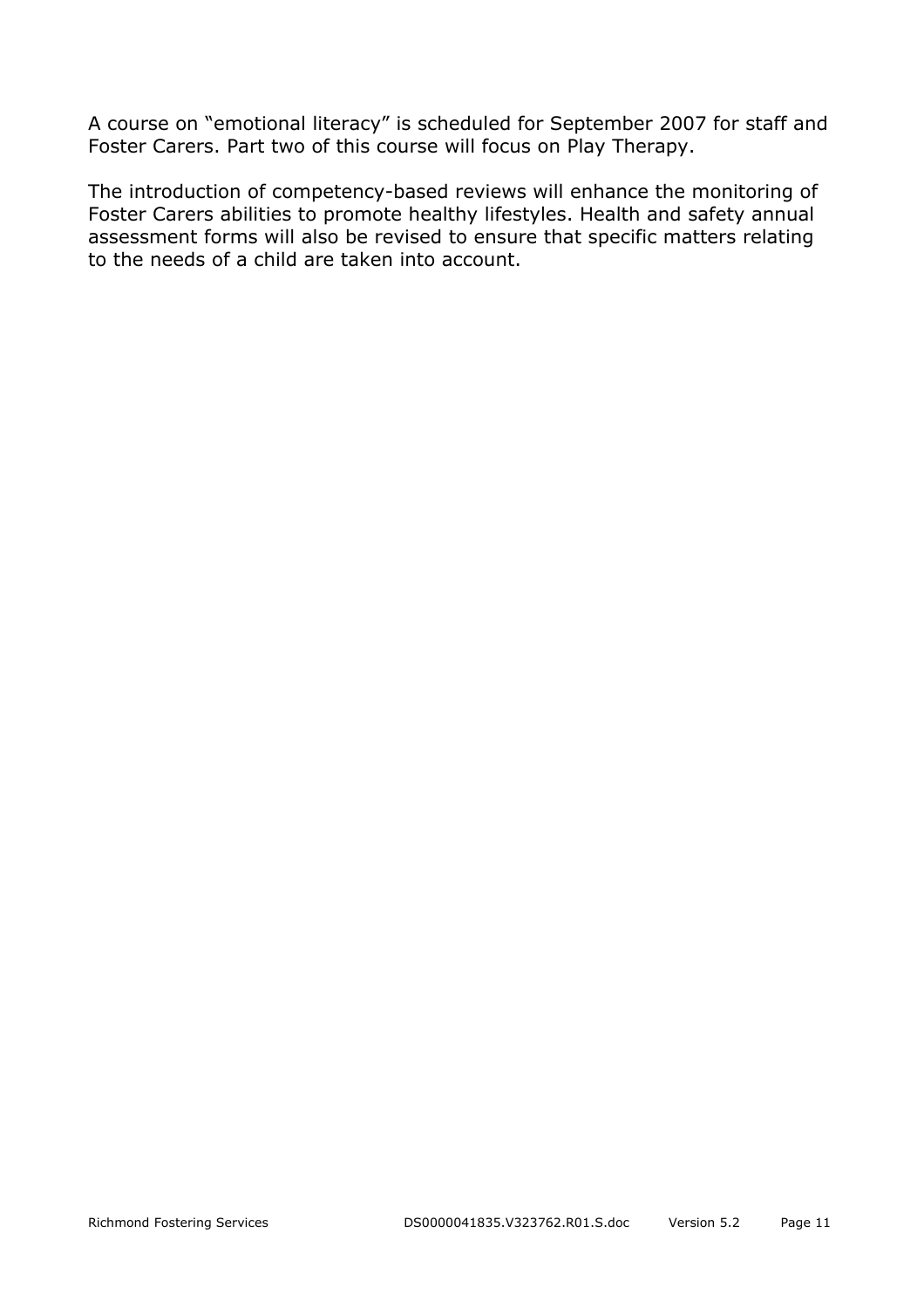## **Staying Safe**

#### **The intended outcomes for these Standards are:**

- Any persons carrying on or managing the service are suitable. (NMS 3)
- The fostering service provides suitable foster carers.(NMS 6)
- The service matches children to carers appropriately.(NMS 8)
- The fostering service protects each child or young person from abuse and neglect.(NMS 9)
- The people who work in or for the fostering service are suitable to work with children and young people.(NMS 15)
- Fostering panels are organised efficiently and effectively.(NMS 30)

#### **The Commission considers Standards 3, 6, 8, 9, 15 and 30 the key standards to be inspected.**

#### **JUDGEMENT – we looked at outcomes for the following Standard(s):**

3, 6, 8, 9, 15 & 30

Quality in this outcome area is **excellent** 

This judgement has been made using available evidence including a visit to this service.

All children/young people are placed with Foster Carers who have been thoroughly assessed.

All possible steps are taken, based on listening to what children/young people say, to ensure that they are not made to feel different because they are fostered.

The service is extremely responsive to feedback and can demonstrate resulting improvements.

The Fostering Panel is well-managed with effective membership, which is representative of the local community. It receives and acts upon high quality information, ensuring an overview of the range of Foster Carers and placements made.

Managers, staff and Foster Carers are demonstrably safe and suitable to work with children/young people.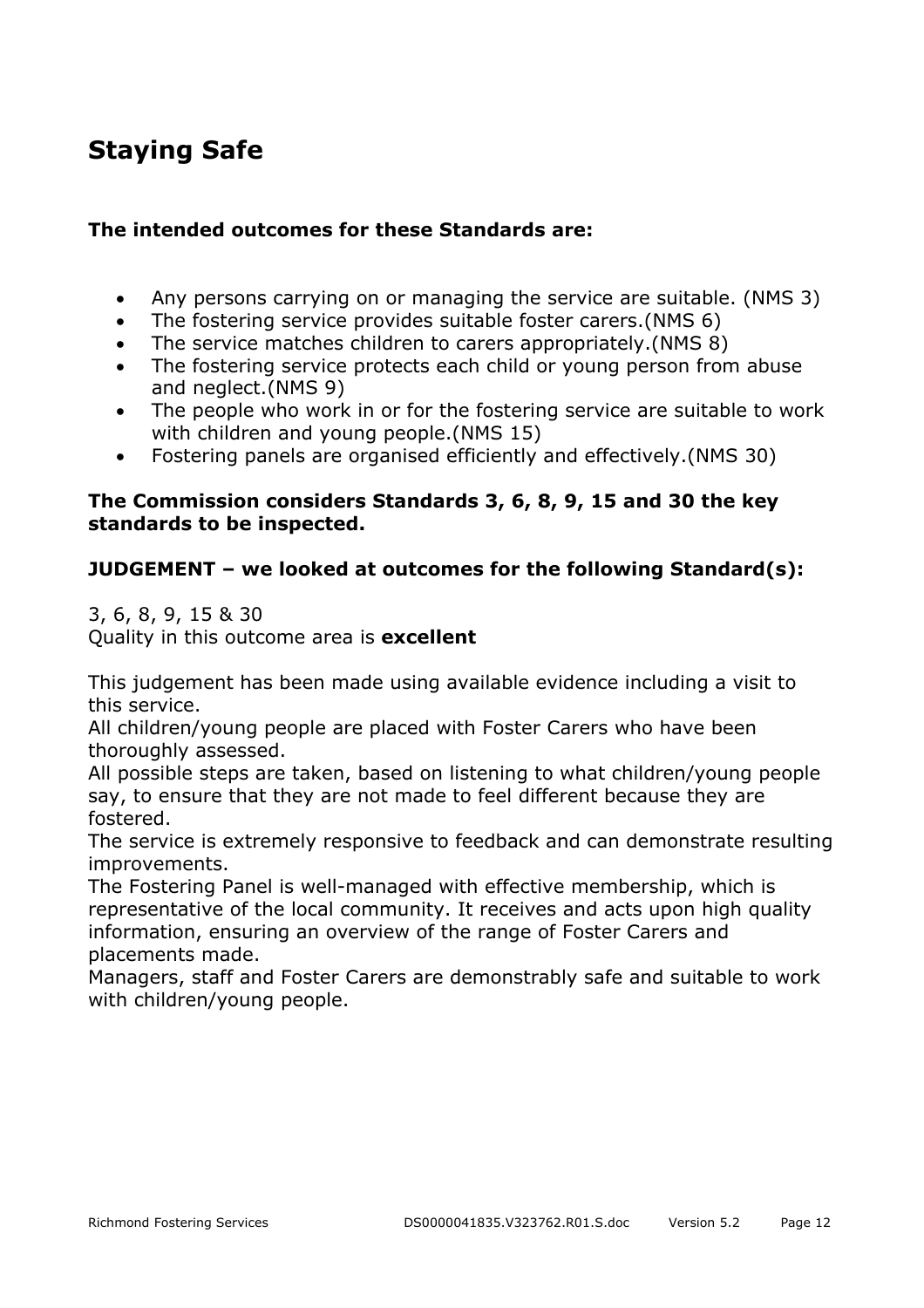#### **EVIDENCE:**

The Principal Service Manager and the Fostering Manager are both very experienced and suitably qualified to manage this service. The Fostering Manager has been in post for one year. During this time, she has gained the confidence of the staff team and Foster Carers. The Fostering Manager has also been effective in implementing a "change" programme to build upon systems already in place.

Staff and Foster Carers visited; also spoke very positively about the support and management support they receive from the Principal Service Manager.

All recruitment checks for staff are processed and retained by the London Borough of Richmond Human Resources Department. Recruitment checks were inspected at previous inspections. The Fostering Manager reported that there have been no changes to the way in which these checks are obtained and verified. These checks were not examined on this occasion.

The Recruitment and Assessment Officer is responsible for processing all initial enquiries. This includes an initial visit to applicants (prospective Foster Carers) homes. Guidance for staff is provided in the Supervising Social Workers Handbook. Foster families are also required a health and safety assessment known as the "family policy". This is judged to be good practice.

Records examined confirmed that Foster Carers are issued with Carbon Monoxide alarms. Foster Carers are required to sign for these alarms. This is judged to be good practice but it was suggested that these forms are also dated when the alarms are issued.

Health and safety risk assessments carried out are thorough and include a pet checklist and dog checklist.

Statistics are kept of all initial enquiries received from members of the public who are interested in fostering.

Two foster homes were visited as part of this inspection. One foster home was well established and one home was recently approved for a kinship placement. Both foster homes were very well kept and judged to be suitable for the children/young people in placement at the time of the visits. One foster carer confirmed that the Supervising Social Worker is very thorough during their visits and will address any matters identified or raised with regard to the environment. Records examined also confirmed this.

The Fostering Service had very thorough processes in place for matching children/young people to Foster Carers who have the skills and provisions for meeting their assessed needs. The Fostering Manager reported that the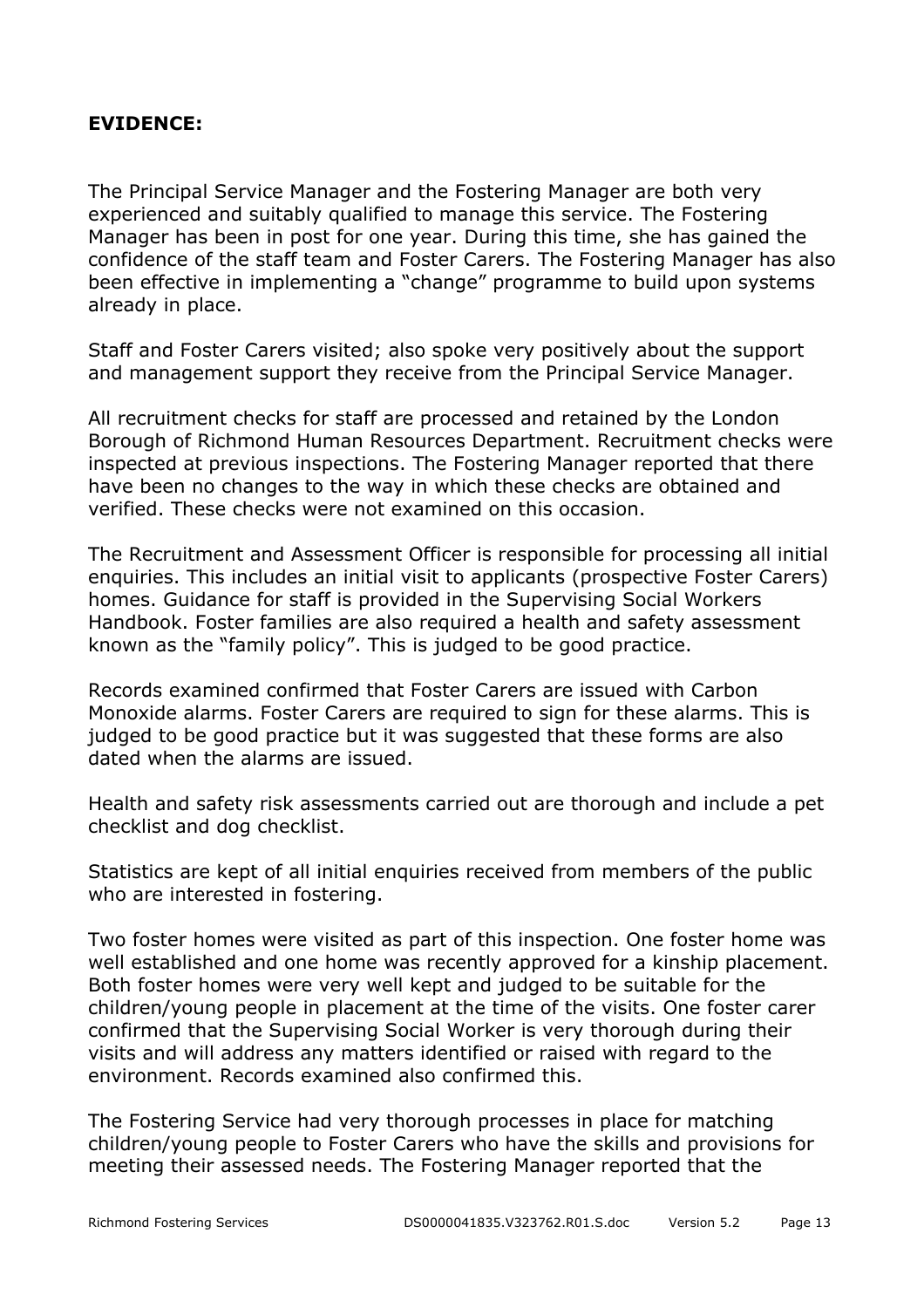percentage of placement disruptions/breakdowns is very low. The Foster Carer recruitment strategy clearly sets out specific targets to recruit Foster Carers to increase choice and improve on current matching processes in place. The Recruitment and Assessment Officer gave examples of the types of Foster Carers the Fostering Service hopes to recruit this year.

A group is available to children/young people in transracial and transcultural placements. In addition, support for children/young people in these placements includes an Individual Equalities Plan.

The Fostering Service works closely with the Principal Manager for Safeguarding. Joint work is undertaken to provide training and support for Foster Carers and staff on child protection and safe caring procedures. Training is also provided by Independent Trainers. The Principal Manager for Safeguarding explained the Training Sub Group is responsible for reviewing and monitoring the quality and effectiveness of training on child protection and safe caring. The "Skills to Foster" training includes training on child protection. Supporting information is also obtained in the Foster Carers Handbook.

A Case Discussion Forum meets every three to four months. This forum is made up of representatives from the safeguarding board, education, health and the legal department. A forum for staff and other stakeholders is held every six weeks. All action points from these forums are recorded and acted upon. The provision of this forum is highly commended. In particular for placements or cases which present difficulties and are complex.

The Principal Manager for Safeguarding was of the opinion that Fostering Team was very clear of their roles and does well with regard to promoting the safe caring of children/young people.

All children/young people are encouraged and supported to contact a named person if they are unhappy or concerned about any aspect of their care.

The types of support offered by Supervising Social Workers to Foster Carers and children/young people regarding safety matters are highly commended. The effectiveness of this support was evident from records examined and discussions with Foster Carers.

Policies and procedures were in place for when a child/young person is missing from a foster home. The Fostering Manager reported that this has not been a significant matter since the last inspection.

There were no vacancies within the Fostering Team at the time of this inspection. The Fostering manager reported that the team has been stable for at least two years. Three new posts were created within the team over the last year. The Fostering Manager confirmed that all Social Workers within the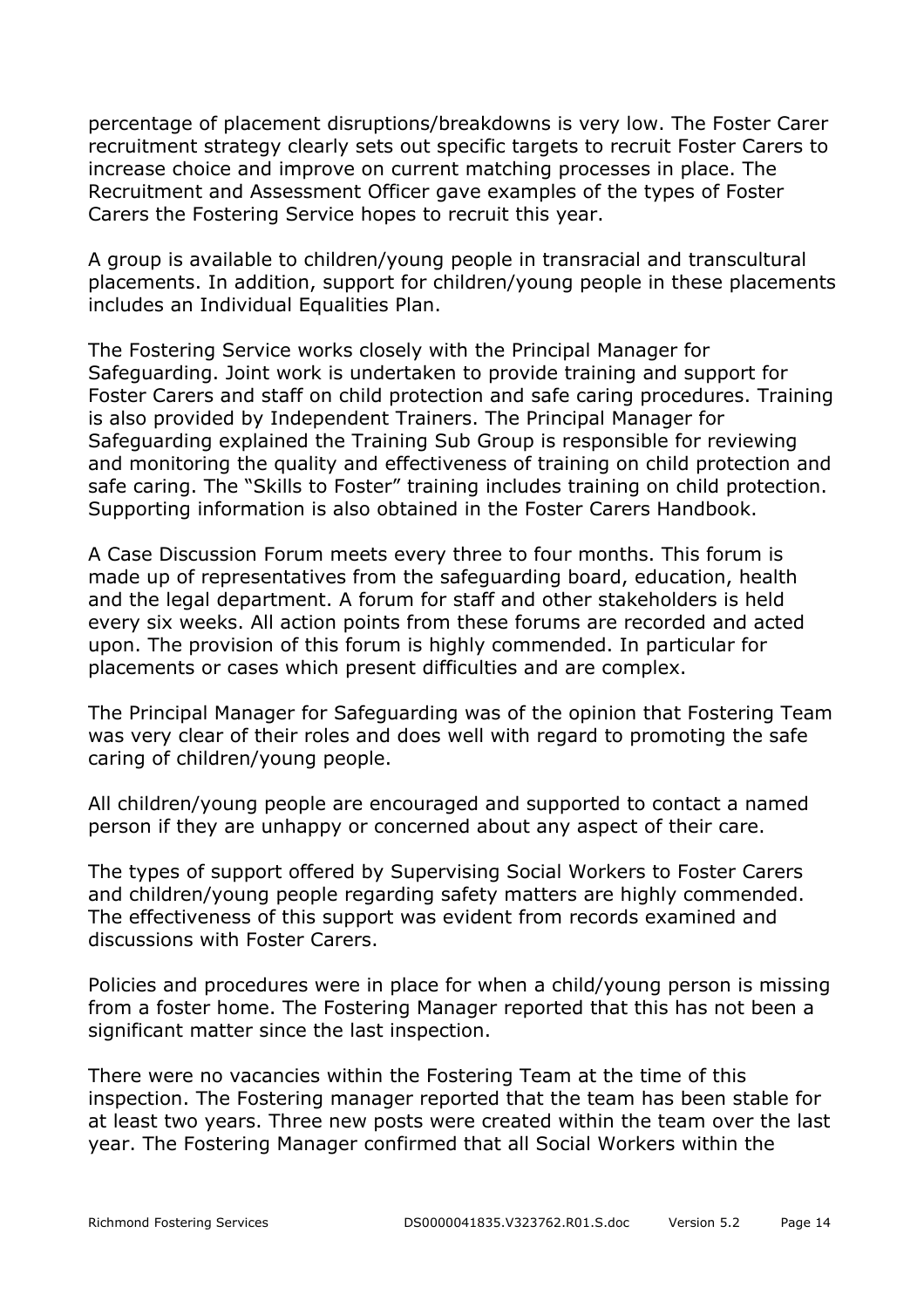Fostering Team are suitably qualified. The Fostering Manager also confirmed that all Social Workers are registered with the General Social Care Council.

Records examined confirmed that references and other checks are carried out on Foster Carers. Relevant checks are updated annually and CRB (Criminal Record Bureau) checks are updated every three years. The renewal of CRB checks also applies to all staff. It was noted that although thorough checks are carried on Foster Carers, positive proof of identity including a recent photograph was not available on Foster Carer files examined. This is required under Schedule 1 of the Fostering Regulations 2002.

The Fostering Panel was not observed on this occasion. Records and information relating to the panel were very clearly set out. This included policies and procedures relating to the Fostering panel, membership details and requirements and training. Minutes of recent Fostering Panels examined were very informative and professionally presented. The minutes indicated that all cases presented to the panel are thoroughly examined.

Current panel membership meets the criteria as set out in the Fostering Regulations 2002 and in accordance with BAAF (British Association for Adoption & Fostering) guidelines. This includes medical representation, independent members from education and health, independent Foster Carers and a young person formally living in foster care.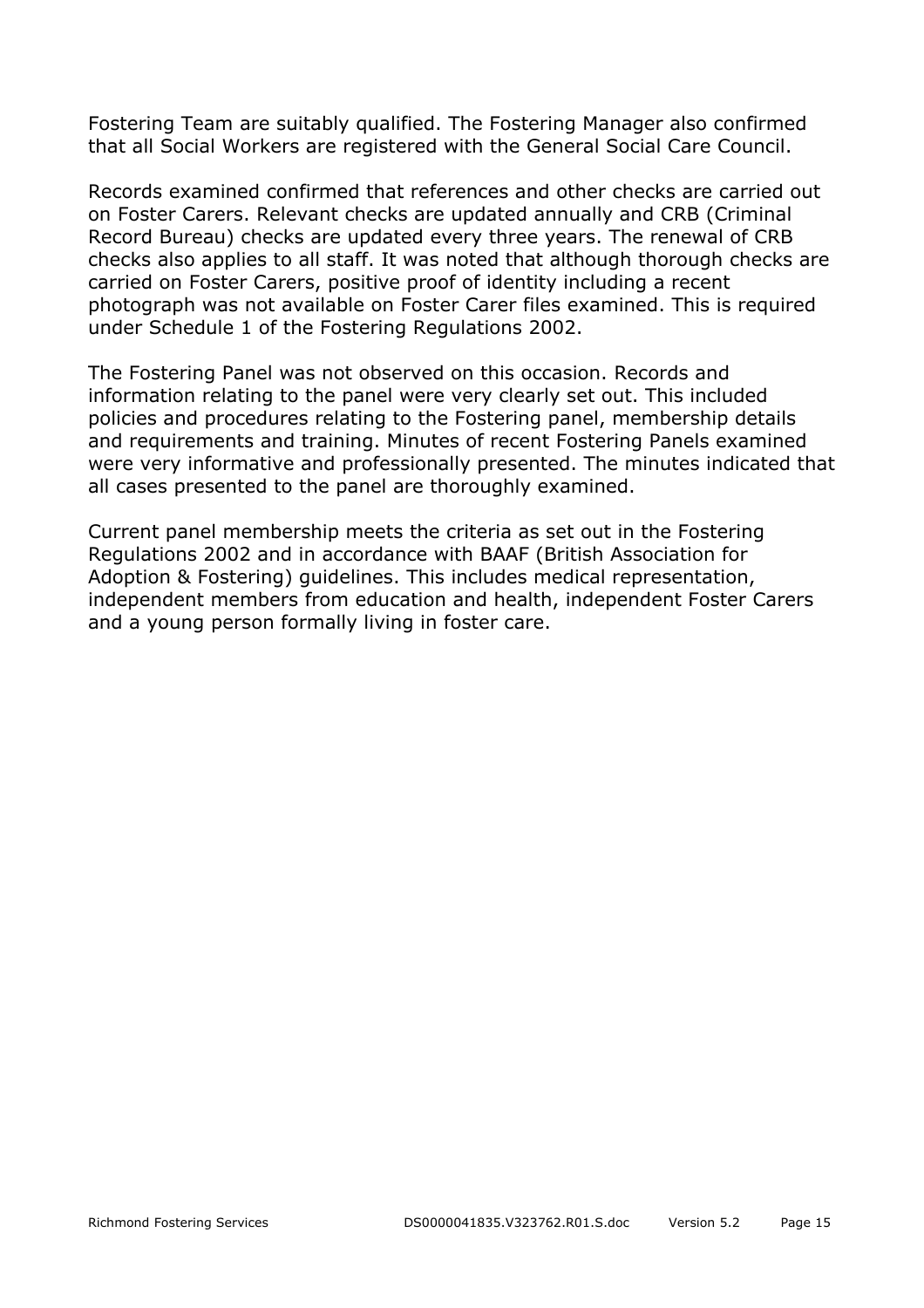# **Enjoying and Achieving**

#### **The intended outcomes for these Standards are:**

- The fostering service values diversity.(NMS 7)
- The fostering service promotes educational achievement.(NMS 13)
- When foster care is provided as a short-term break for a child, the arrangements recognise that the parents remain the main carers for the child.(NMS 31)

#### **The Commission considers Standards 7, 13 and 31 the key standards to be inspected.**

#### **JUDGEMENT – we looked at outcomes for the following standard(s):**

7, 13 & 31

Quality in this outcome area is **good** 

This judgement has been made using available evidence including a visit to this service.

Service polices and procedures value diversity and equality and the contribution that such an approach makes to the care for children/young people.

Innovative and creative approaches to education, which addresses the individual child/young person's needs, are actively promoted. The Fostering Service ensures that all children/young people are supported to do well and to reach their full potential.

The Short Break Service is well managed, resourceful and demonstrates that a quality and efficient service is provided.

#### **EVIDENCE:**

An equalities plan was in place. The Fostering Manager confirmed that this plan was linked to the London Borough of Richmond's corporate plan.

Foster Carers and one young person visited were of the opinion that the Fostering Service does well with regard to equality and diversity matters and issues.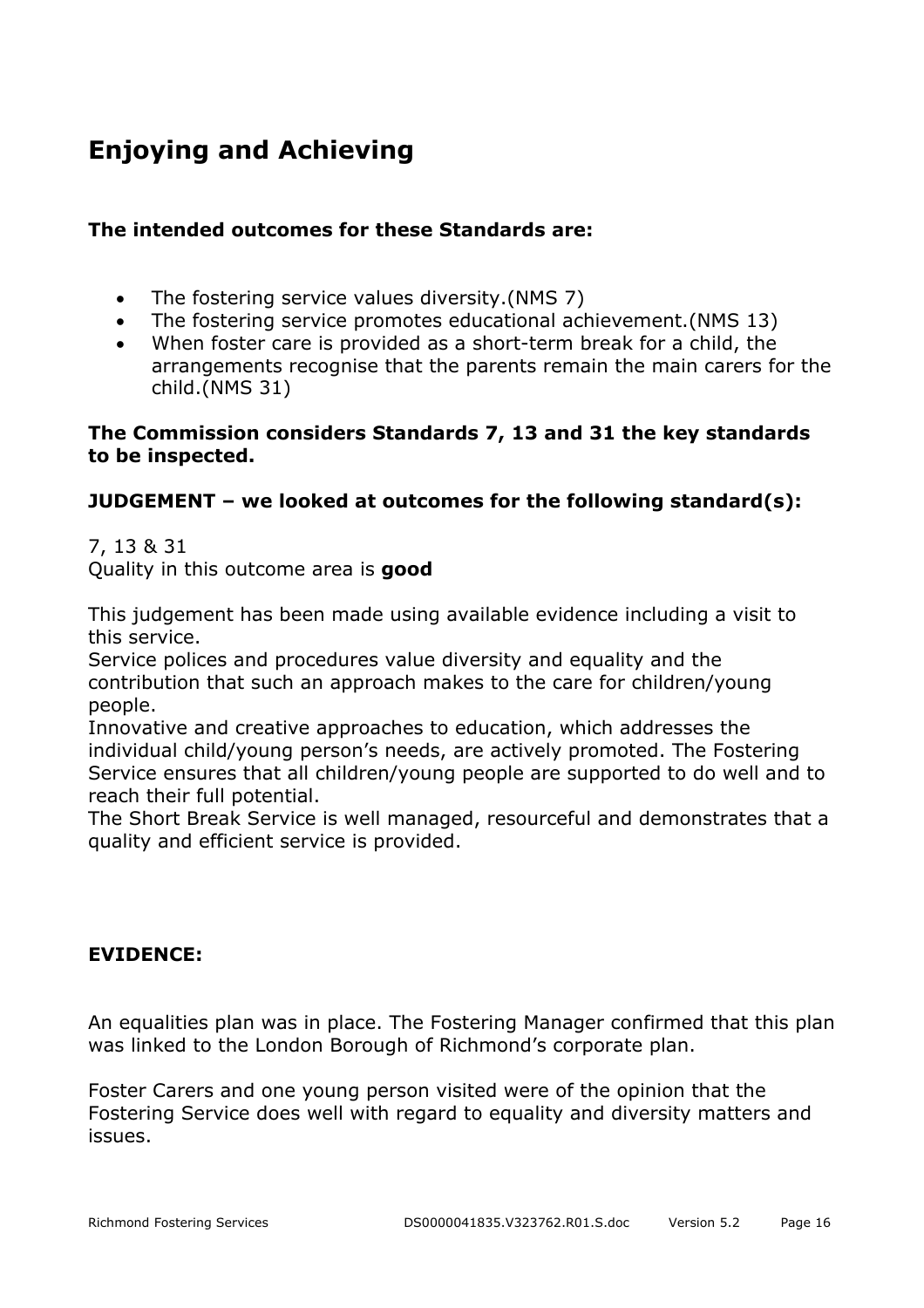Foster carers are required to attend training on equality and diversity. A good range of resources/books is available to Foster Carers with regard to culture and supporting children/young people from diverse backgrounds.

The multi-agency team has overall responsibility for supporting children/young people and Foster Carers with regard to educational attainment. The support from this team is proving to be successful and this was evident from the high percentage of GCSE exam results over the last year and ETE (Education, Training & Employment) participation of young people aged 16 plus.

One young person spoke very positively about the support they receive from their Foster Carers with regard to their education. One household visited, indicated that the Foster Carers provide suitable play and educational toys and books for the child/young person. Foster Carers are required to attend PEP (Personal Education Planning) meetings and other school events such as open days as much as possible.

Joint events are hosted by the Fostering Team and the Children Looked After team. These events include:

- Fostering Fun Day.
- Celebration of Achievement Day.
- Celebration of Festivals such as Christmas.

The Culture for Keeps project engages children/young people in a variety of sporting and other community events and activities. One young person confirmed that they enjoy meeting up with other young people at these events and taking part in the activities.

Training on supporting children/young people in education was held for Foster Carers in January 2007. Foster Carers also have the option of attending an education surgery. These surgeries are held weekly. The CLA (Children Looked After) Teacher confirmed that the interest and attendance for these surgeries have increased.

A Reading Mentor Service is now established. At the time of this inspection, nine mentors were approved and assisting children/young people with their reading. Positive comments were reported regarding children/young people's progress with the assistance of their mentors.

Children/young people's education and learning needs are discussed at statutory reviews and supervision meetings with Foster Carers. The Fostering Manager explained that over the next twelve months, Foster Carers would be encouraged to be more active in ensuring that action points identified in PEP's are acted upon in a more timely way. The Fostering Manager was also of the opinion that Foster Carers would benefit from attending further training and workshop events.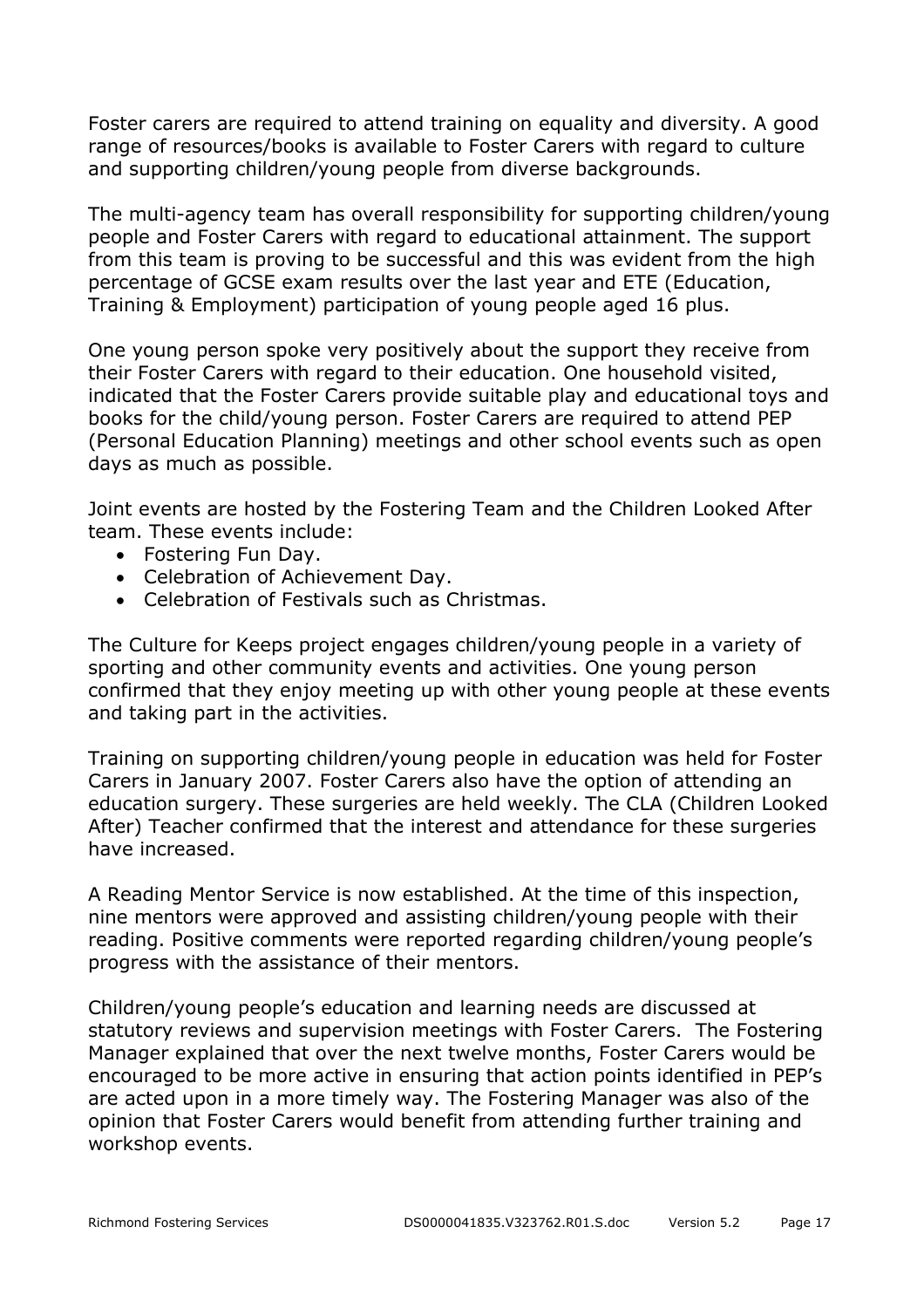A separate team is responsible for the short break (respite) service for children/young people with disabilities. The team is base at the Croft Centre in Kew. The team consists of the following:

- Service Manager.
- Team Manager.
- Social Work Outreach Manager.
- Two Social Workers (part time).
- One Social Worker (full time Befriender Service).
- Administrative Support.

At the time of this inspection, twenty-five households were approved for providing Short Break Services, out of which twenty-one were providing placements for thirty-two children/young people.

For the benefit of the reader, a short break carer is also known as a Family Link Carer.

The Inspector met with two of the management team and one Social Worker. A range of information was also provided for pre-inspection purposes to evidence how the Short Break Service is managed and delivered. Most of the procedures and systems were very similar and consistent to that of the main Fostering Service.

The quality of records examined for the Service was of a very high standard. A newsletter is published for the benefit of parents and short term Foster Carers. This newsletter was judged to be very informative and included details of events which young people take part in. This newsletter is highly commended for its content and is judged to be a good method of keeping parents and carers informed of key matters and a way of celebrating children/young people's success and achievements.

The Panel for short breaks is separate to the Panel for mainstream fostering and kinship carers. The Manager confirmed that checks are carried out on all panel members are required under the Fostering Regulations 2002. Training is also provided for the panel. Currently, panel meetings are held every other month. This panel was not observed on this inspection. However, the Inspector did propose that this would be highly recommended for the next statutory inspection. Equally, a different range of records would be sampled and more time would be spent tracking the processes in place through discussions with staff and short break carers.

There are networking opportunities between the Short Break Service, main Fostering Service and other stakeholders within the Local Authority such as health, education and the safeguarding board. Where possible, joint training is arranged and social events are shared.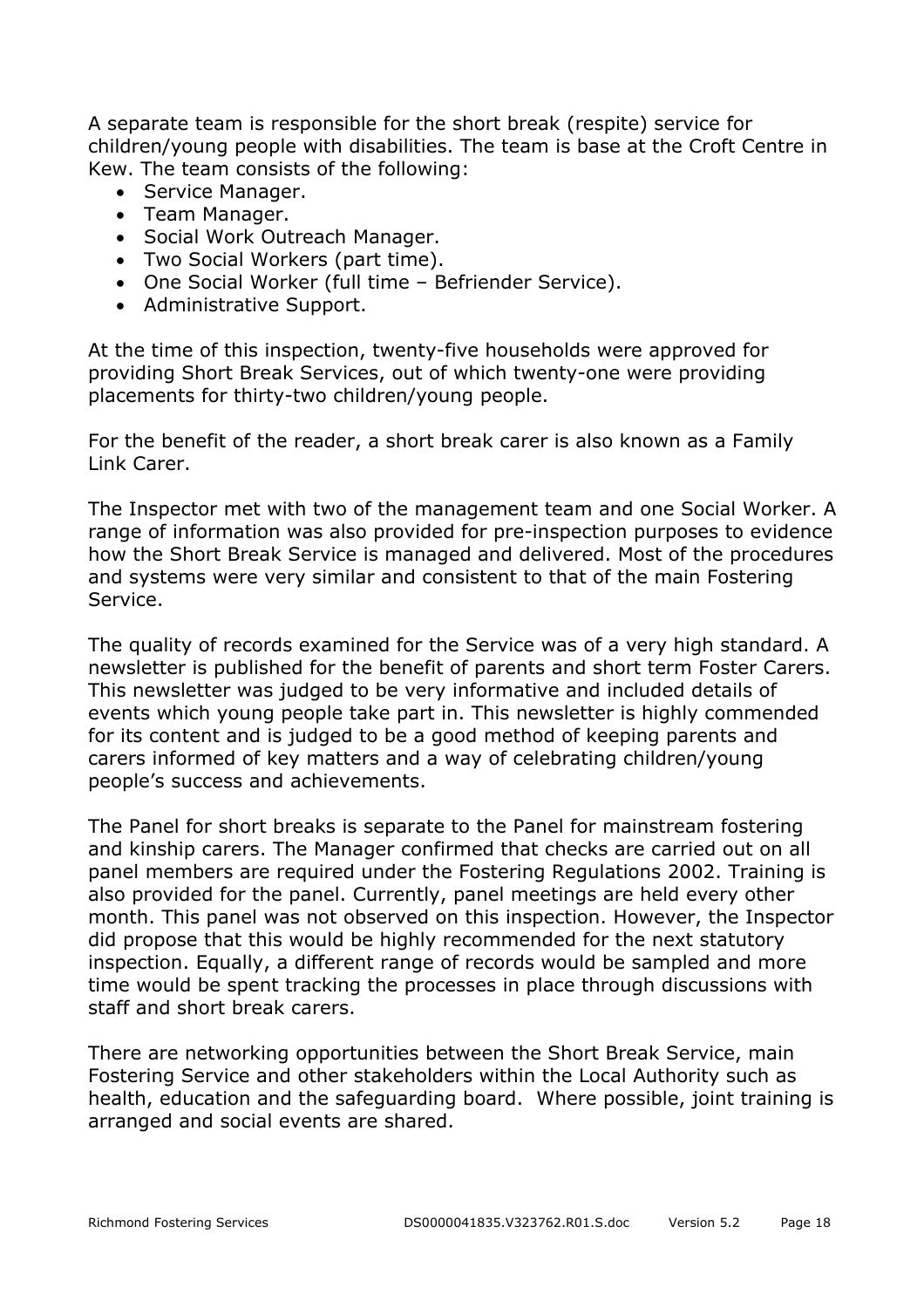All prospective short break carers are subject to a thorough assessment and presented to the panel for recommendation of approval. Regular supervision meetings are also carried with short break carers.

Some of the records examined for the Short Breaks Service were as follows:

- Survey for prospective short break carers to complete prior to approval.
- Pack for applicants about the panel.
- Information pack for short break panel members.
- Criteria for competency-based assessments.
- Information guide for parents.
- Information guide for short break carers.
- Health and safety Supporting Guidance for health and safety. This document provides vital information and is highly commended.

Quality Management Systems were in place. The Short Breaks Panel also carries out quality assurance audits. The Manager of the service was of the opinion that over the last twelve months, the service has raised its profile and done well in two areas as follows:

- Training this has been achieved by providing training on complex matters such as invasive treatments and gastrostomy feeds.
- Assessments The quality of assessments has improved. Social workers have also been trained to carry out competency-based assessments.

The Manager explained that one of the aims of the service over the next twelve months is to review the Family Link handbook.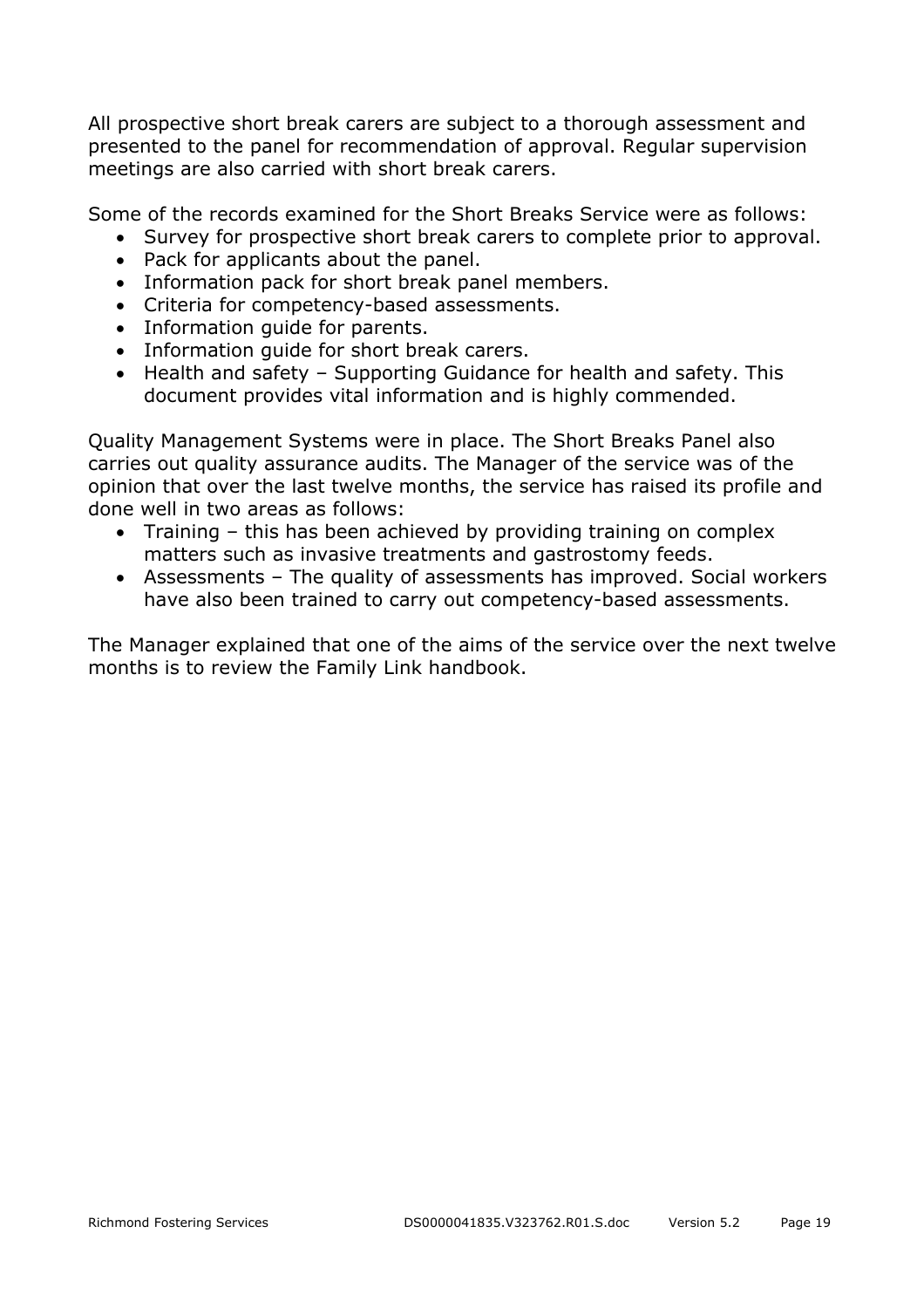## **Making a Positive Contribution**

#### **The intended outcomes for these Standards are:**

- The fostering service promotes contact arrangements for the child or young person. (NMS 10)
- The fostering service promotes consultation.(NMS 11)

#### **The Commission considers Standards 10 and 11 the key standards to be inspected.**

#### **JUDGEMENT – we looked at outcomes for the following standard(s):**

10 & 11 Quality in this outcome area is **excellent** 

This judgement has been made using available evidence including a visit to this service.

Maintaining and developing family contact and friendships are integral to the service provided. This is emphasised through the training and support given to Foster Carers.

Children/young people's views are sought with regard to contact with their family and friends.

The service has established an effective representation system for children/young people to feed in views and comments.

Children/young people's participation in discussions and decision making about their own futures is fully integrated into service policy and planning. The service has developed imaginative processes for enabling this.

#### **EVIDENCE:**

The Manager for the Children Looked After team gave examples of how contact is promoted and supported to meet children/young people's assessed needs. Contact arrangements also takes into account the needs and wishes of parents and significant others.

Examples were given of how complex situations are managed to ensure the best outcomes for children/young people and their families and to ensure that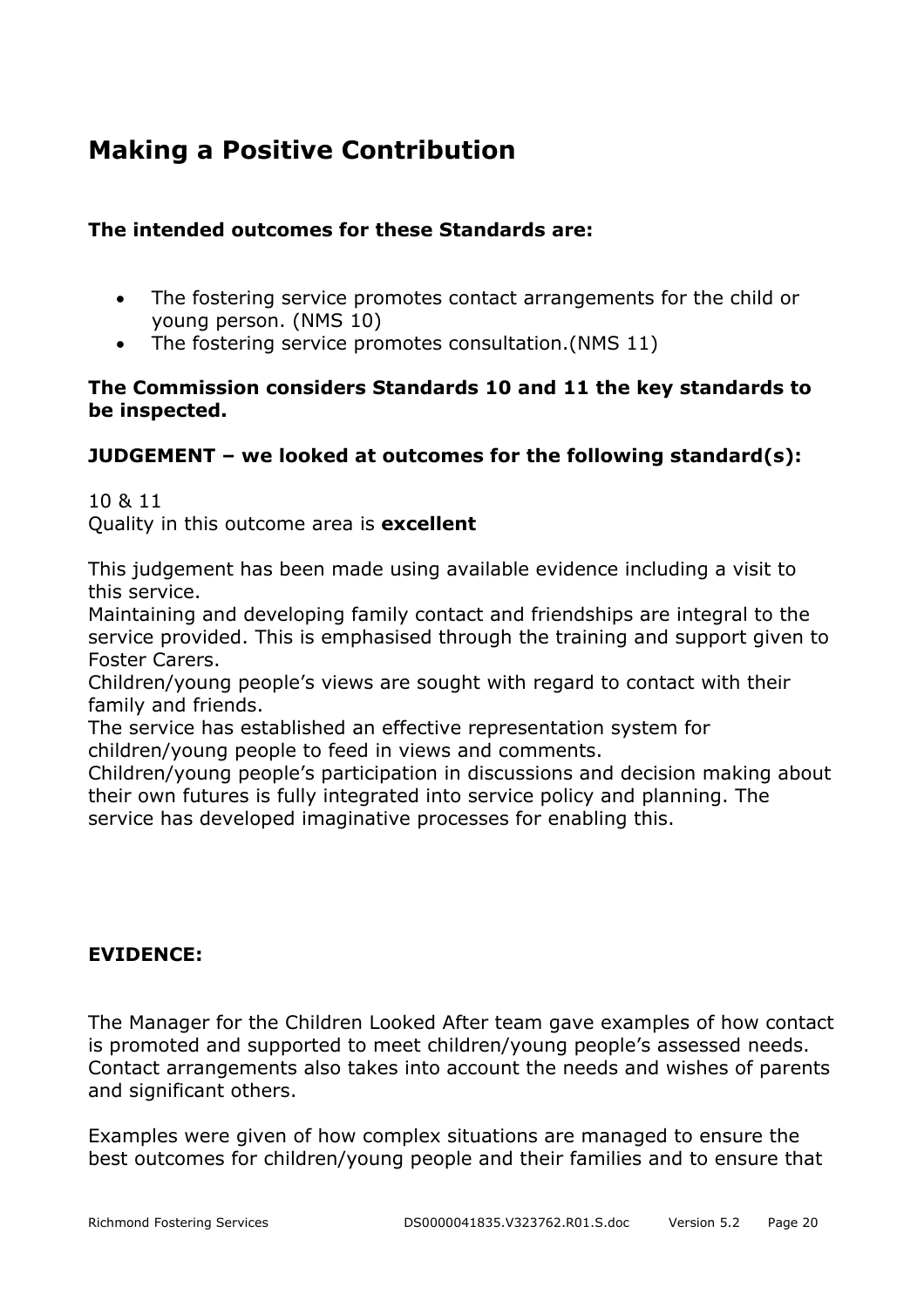contact appointments are meaningful and a positive experience for the child/young person and their families.

Contact arrangements were very clearly set out on children/young people's files examined. Good communication between Foster Carers and Supervising Social Workers with regard to contact matters was also apparent. This was based on records of discussions with Foster Carers.

One young person was very positive about the support and intervention from the Fostering Service who helped to facilitate contact between them and members of their extended family.

Foster Carers are provided with training on contact. Where necessary, foster carers are supported financially if they incur any costs when accompanying children/young people on contact appointments.

The Fostering Service consults with children/young people in a number of ways including:

- Discussions with children/young people during supervision meetings with Foster Carers. (One young person confirmed this).
- Children/young people's contribution to Foster Carer reviews.
- Children/young people's contribution to their reviews.
- Monthly consultation group for Foster Carers own children.
- Support group for BME (Black Minority & Ethnic) children/young people in foster care.

Examples of consultation forms seen were:

- Culture for keeps consultation form.
- Consultation form on school and education.
- Statutory care review form.

The Independent Reviewing Officer explained that she meet with children/young people as often as possible to ensure that they are given the opportunity to fully contribute to their review. The questionnaire used to seek children/young people's views was being updated at the time of this inspection. The Independent Reviewing Officer meets with the Principal Service Manager to discuss strengths and findings from reviews. This is judged to be good practice.

One young person informed the Inspector that they are very happy with the way in which the Fostering Service/London Borough of Richmond consults with children/young people. The young person explained that communication between them and the current Social Worker is more positive than their previous experience.

The Fostering Manager was of the opinion that children/young people could be included more in recruitment processes and to engage young people in the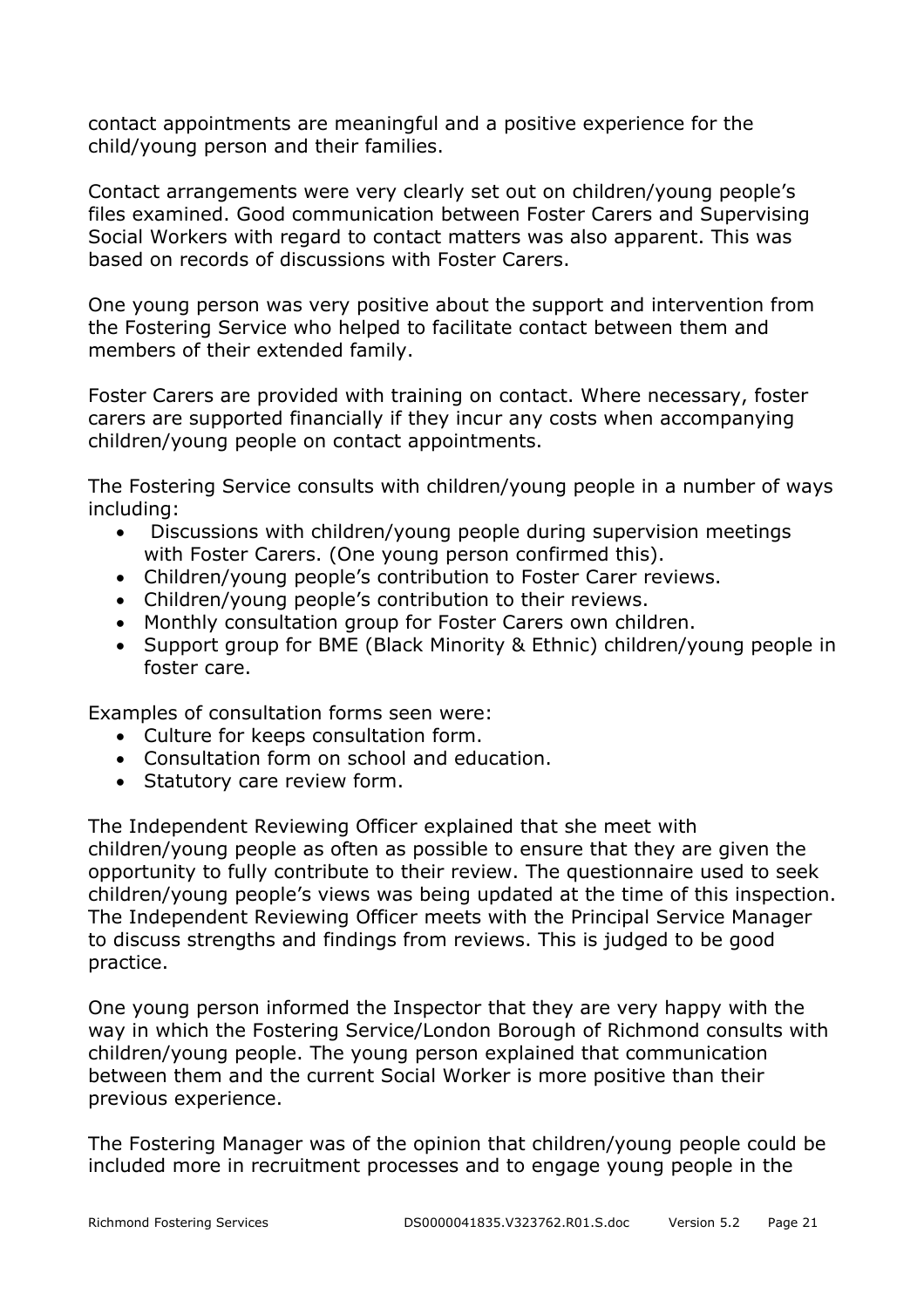assessment of supported lodgings carers. It is anticipated that options for the latter would be considered around the summer 2007.

A guide is issued to all children/young people in foster care. In addition, all children/young people are issued with details of how to make a complaint. This includes a pre paid card, to be used for contacting the Complaints Officer.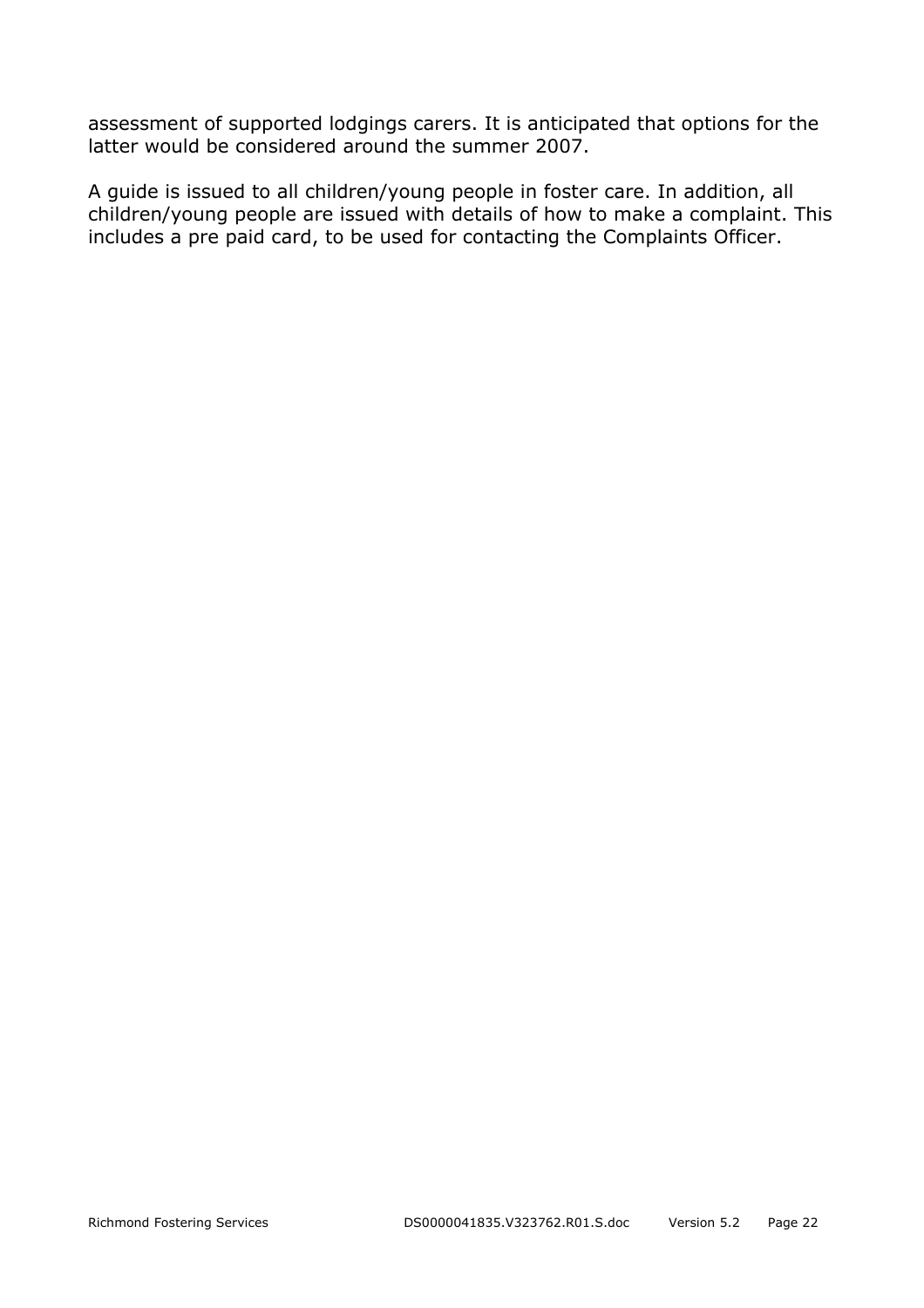## **Achieving Economic Wellbeing**

#### **The intended outcomes for these Standards are:**

- The fostering service prepares young people for adulthood.(NMS 14)
- The fostering service pays carers an allowance and agreed expenses as specified.(NMS 29)

#### **JUDGEMENT – we looked at outcomes for the following standard(s):**

#### 14 & 29 Quality in this outcome area is **good**

This judgement has been made using available evidence including a visit to this service.

The Fostering Service has developed links with other services including the Leaving Care Team to ensure that young people approaching adult are fully supported for semi/independent living.

More robust systems are being introduced for processing fostering allowances. This is also supported by policies to ensure that all allowances paid are justified.

#### **EVIDENCE:**

The Leaving Care Team is responsible for coordinating the young people's plans for moving on to semi or independent living. The Fostering Manager confirmed that Pathway Plans were in place for young people preparing for semi or independent living.

One young person confirmed that they had received information about the Leaving Care Team and how this team would be involved in their future welfare.

The Leaving Care Team works closely with the Fostering Team and the Children Looked After-Social Work Team to plan transition arrangements for young people moving on.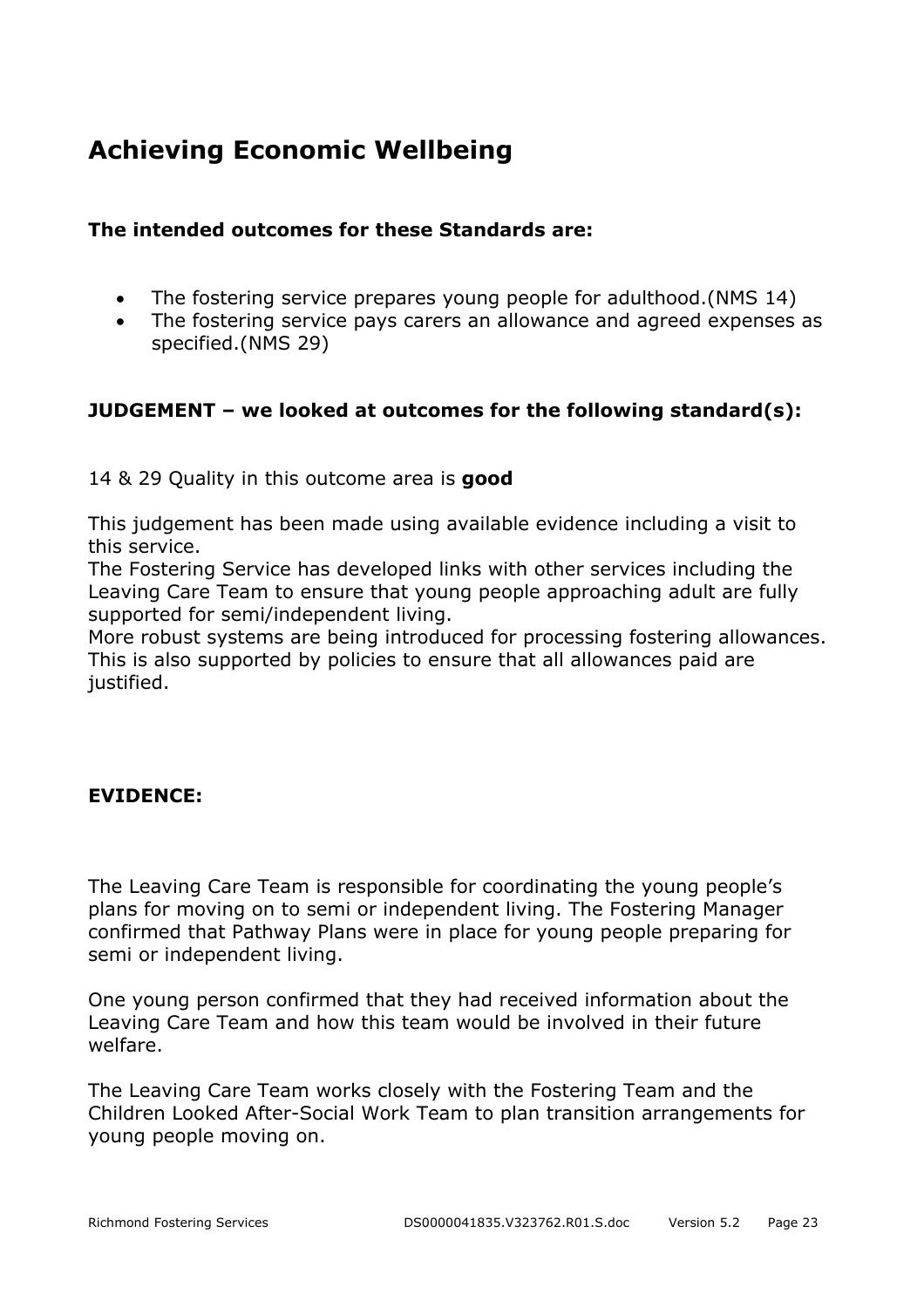Foster Carers are provided with training on how to support young people preparing for young adult hood and moving on to semi/independent living.

A policy on allowances was in place. This policy is subject to annual review. Fostering allowances are reviewed annually and take into account the rate of inflation and national minimum allowances.

Details relating to fostering allowances are also included in the Foster Carers Handbook.

Two Foster Carers confirmed that their allowances are paid on time.

Two significant changes have been made with regard to fostering allowances since the last inspection as follows:

- Fostering allowances paid to Foster Carers are in keeping with new Government Regulations whereby allowances and reward payments are clearly identified.
- The Fostering Team will be responsible for processing foster carer allowances as opposed to the current arrangement whereby allowances are processed by the Children Looked After Social Worker Teams.

Currently, there are no guidelines or consistency to evidence what allowances are paid to children/young people. The Fostering Manager was in the process of reviewing this with a view to implementing guidelines for Foster Carers to create a more transparent way in which allowances are distributed. This proposal is highly commended. Progress towards this will be monitored at the next inspection.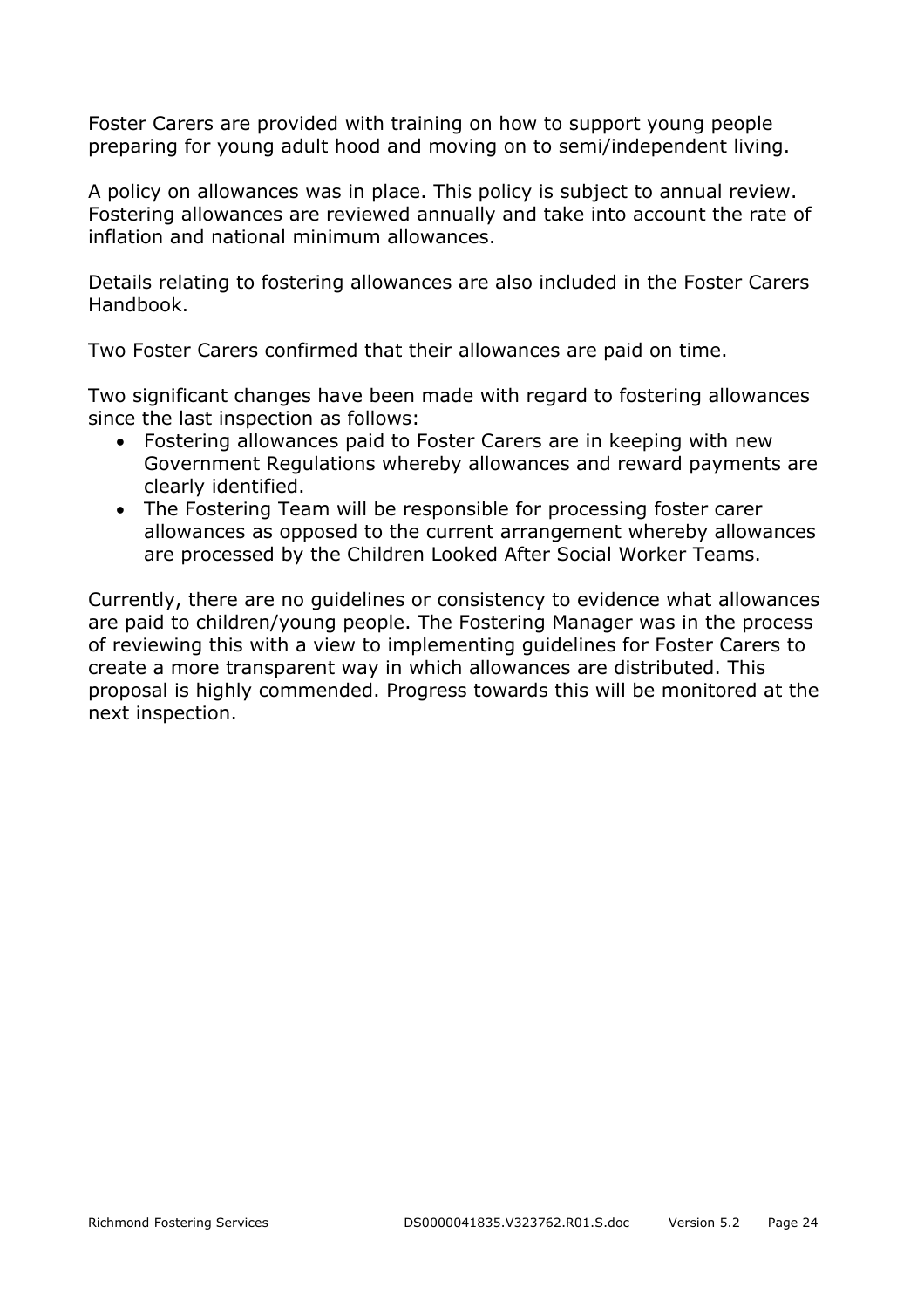### **Management**

#### **The intended outcomes for these Standards are:**

- There is a clear statement of the aims and objectives of the fostering service and the fostering service ensures that they meet those aims and objectives.(NMS 1)
- The fostering service is managed by those with the appropriate skills and experience. (NMS 2)
- The fostering service is monitored and controlled as specified. (NMS 4)
- The fostering service is managed effectively and efficiently.(NMS 5)
- Staff are organised and managed effectively.(NMS 16)
- The fostering service has an adequate number of sufficiently experienced and qualified staff.(NMS 17)
- The fostering service is a fair and competent employer.(NMS 18)
- There is a good quality training programme. (NMS 19)
- All staff are properly accountable and supported.(NMS 20)
- The fostering service has a clear strategy for working with and supporting carers.(NMS 21)
- Foster carers are provided with supervision and support.(NMS 22)
- Foster carers are appropriately trained.(NMS 23)
- Case records for children are comprehensive.(NMS 24)
- The administrative records are maintained as required.(NMS 25)
- The premises used as offices by the fostering service are suitable for the purpose.(NMS 26)
- The fostering service is financially viable. (NMS 27)
- The fostering service has robust financial processes. (NMS 28)
- Local Authority fostering services recognise the contribution made by family and friends as carers.(NMS 32)

#### **The Commission considers Standards 1, 16, 17, 21, 24, 25 and 32 the key standards to be inspected.**

#### **JUDGEMENT – we looked at outcomes for the following standard(s):**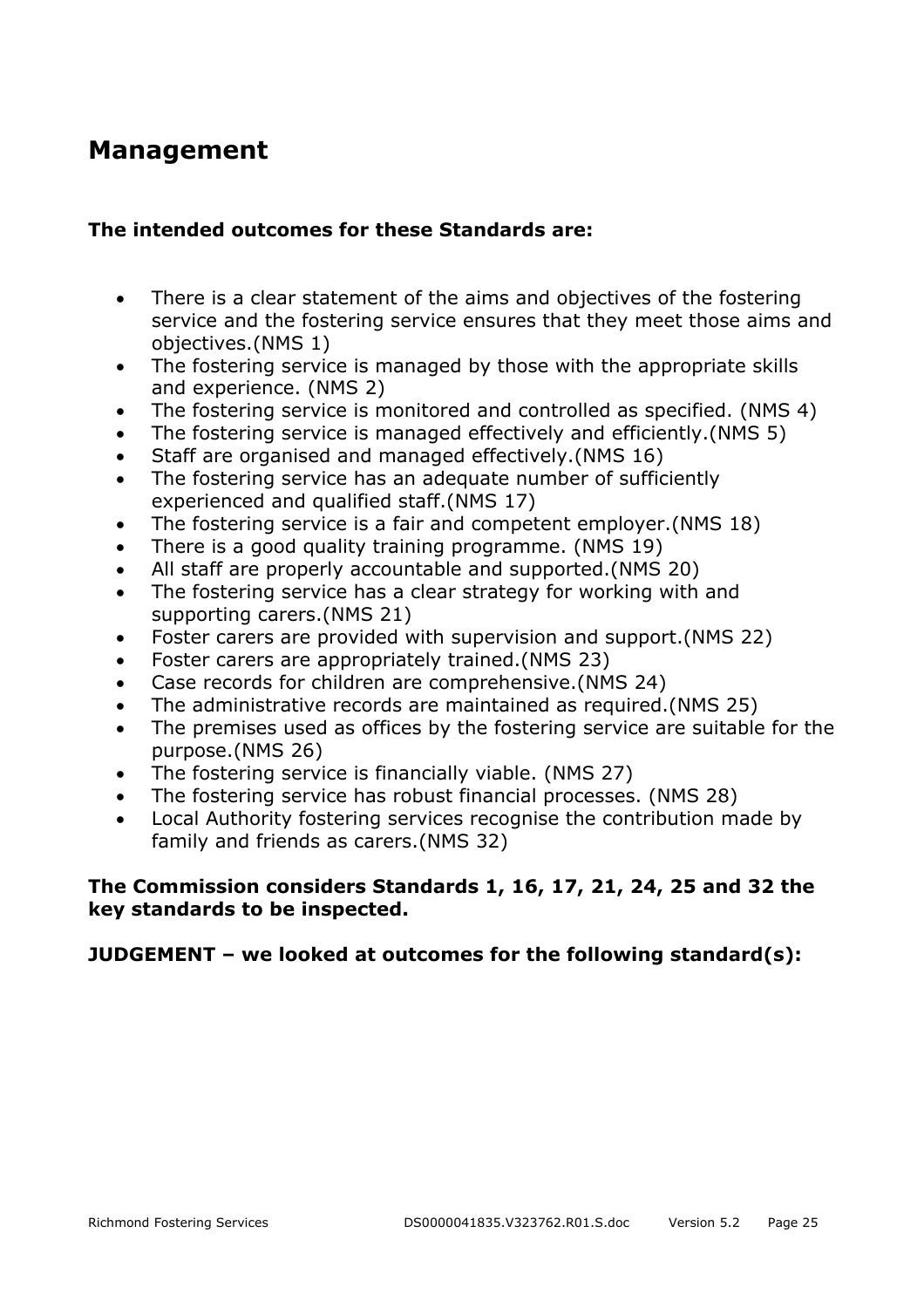1, 5, 16, 17, 19, 21, 24, 25 & 32 Quality in this outcome area is **excellent** 

This judgement has been made using available evidence including a visit to this service.

Managers are well qualified and experienced and supported by the wider organisation. Managers ensure that working practices, processes and systems are comprehensive and support good practice.

The management, staff and service culture is open and inclusive as demonstrated by the ways in which it addresses for example, feedback, complaints, equality and diversity; the individual needs of children/young people and Foster Carers.

The service has made outstanding improvements over the last year. This is evident throughout policies, records of meetings, business plans and feedback from a range of staff, Foster Carers and other key professionals.

Good progress has been made with policies and strategies for the assessment and support of kinship carers.

#### **EVIDENCE:**

A Statement of Purpose was in place. This document was comprehensive and contained a wealth of information. The content was in keeping with the criteria as set out in standard 1.4 of the National Minimum Standards for Fostering Services. Elected Members approved the Statement of Purpose.

A Children's Guide was in place. This Guide includes a summary of the aims and objectives of the service and details about being Looked After.

There were very clear lines of accountability in place. Observations and feedback from staff and Foster Carers indicated that staff worked well as a team and management were consistent and supportive.

The service is to be commended for the management systems in place for monitoring referrals, placements/matching, assessments/approvals and reviews.

The Fostering Team confirmed that they receive "hands-on" support and professional supervision and appraisals. Staff gave examples of the style of management and conduct of managers, who they described as being interactive, approachable, positive and have brought about fresh ideas for service improvement.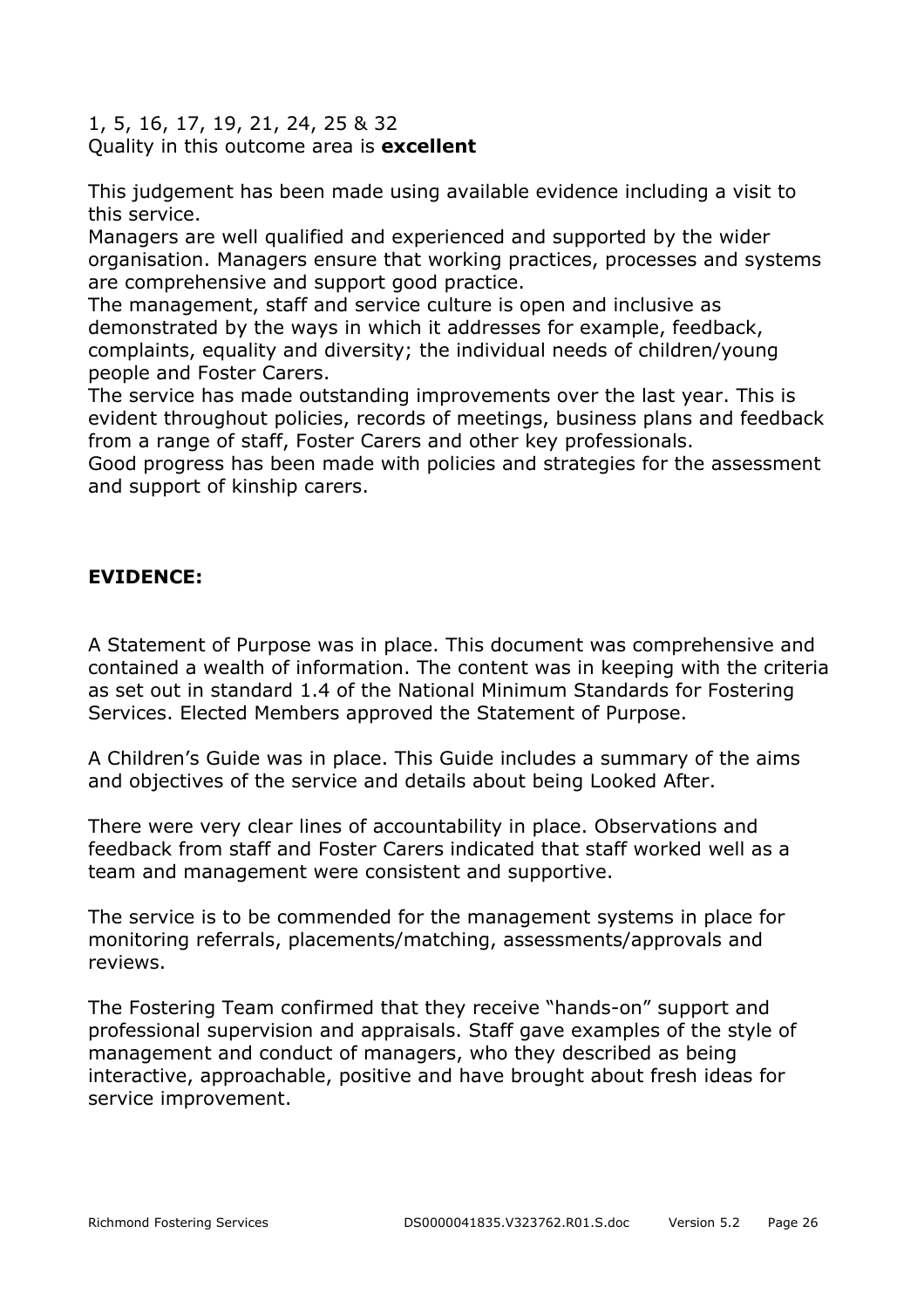It was evident, that regardless of status, all staff worked well as a team and had established positive working relationships with other departments and key professionals.

Staff views (Fostering Team) about the service were as follows

- Staff support each other.
- Proud to be working for a "hard-working" service.
- Managers are very supportive.
- Different departments work well to support the Fostering Service.
- Good resources are provided for foster carers.
- A good balance is maintained with the way in which children/young people and foster carers are supported.
- The service has improved. It feels safe and well managed.
- Standards of work are very high.
- The service is "user" led.
- Staff are able to express their views without prejudice.

Staff confirmed that they have access to training programme specifically designed for the Fostering Team. In addition, they also have access to the corporate training programme.

There is adequate administrative support within the team. Two administrative staff spoken to demonstrated good organisation skills and were competent about their roles within the team.

The Fostering Manager was very complementary about the efficiency and professionalism within the staff team. The Fostering Manager described the staff team as being competent, trusting and committed. The Fostering Manager has implemented changes over the last year with full support from the staff team.

Seven Social Workers from the Children Looked After team completed questionnaires for the purpose of this inspection. Six out of the seven questionnaires included views and comments relating to conduct and performance of the Fostering Team. A summary of these views and comments were as follows:

- Better feedback needs to be given to Children's Social Workers following visits to foster carers.
- The service was rated as being "inadequate" because Supervising Social Workers do not provide Social Workers in the Children Looked After Team with information about the child/young person.
- There is a need for more specialist Foster Carers.
- More involvement is needed from Foster Carers with regard to education.
- Equality and diversity (cultural) needs of young people need to be promoted more.
- Six Social Workers stated that fostering placements are "resource" led as opposed to "needs" led.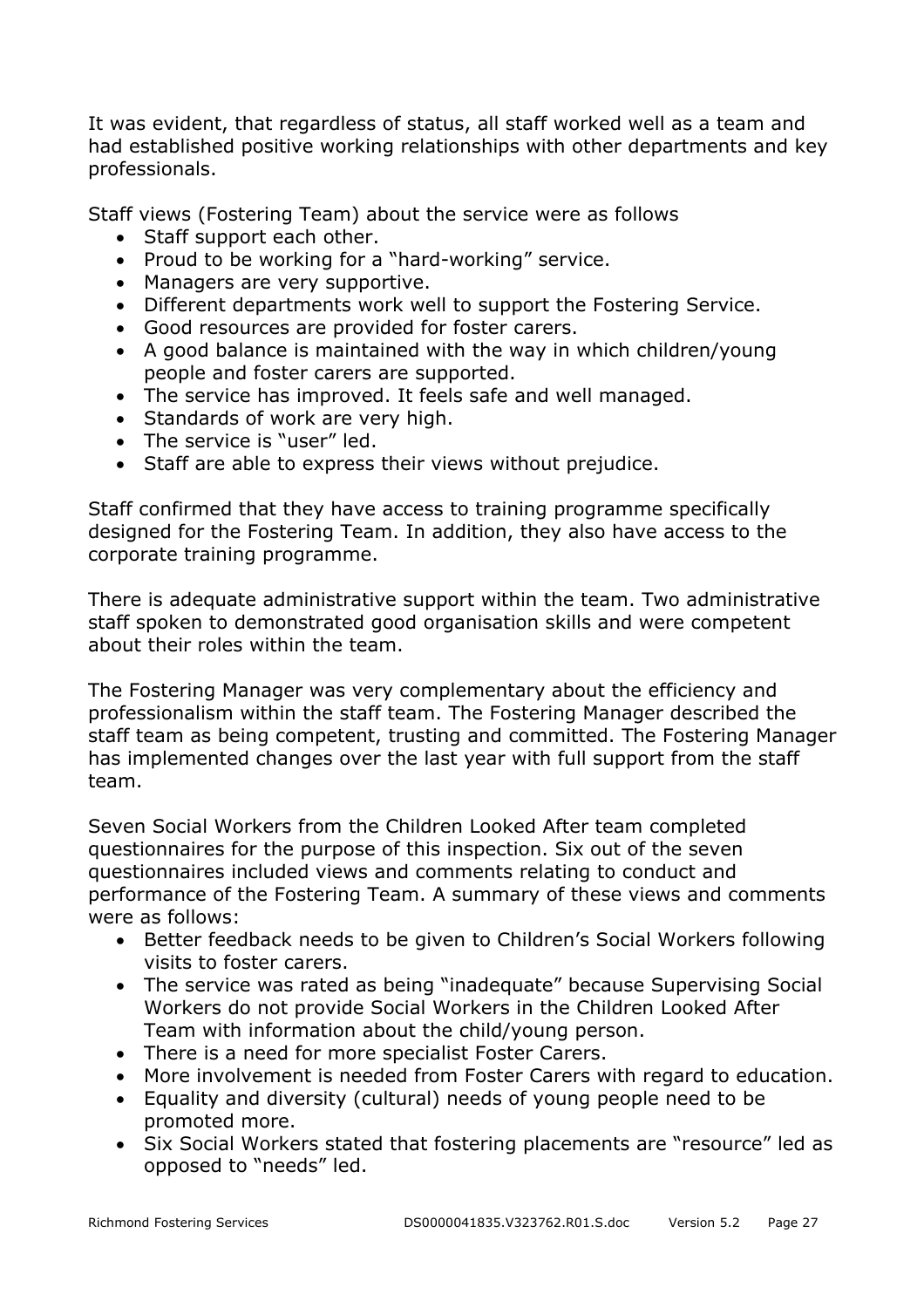- There needs to be a better balance with regard to placement stability.
- Supervising Social Workers need to get to know children/young people more.
- Supervising Social Workers should be responsible for processing additional costs claimed by Foster Carers as opposed to the Children Looked After Team.
- Foster Carers do not feel confident in raising matters with their Supervising Social Workers.
- Children/young people are not seen or consulted by Supervising Social Workers.

One Social Worker did not make specific comments as above but did rate aspects of the service as being good or excellent.

One Social Worker described Foster Carers in their experience as being excellent.

All views and comments made by the Children Looked After Team were discussed with the Principal Service Manager and the Fostering Manager at the start of the inspection. The Principal Service Manager was asked to explore these comments with the team during the period of the inspection. As a result, the Principal Service Manager provided a detailed report of his findings and explained that further work will be undertaken to ascertain how Social Workers from this team reached their views about the Fostering Service.

The Inspector can confirm that based on findings throughout this inspection, the above views and comments were not upheld or founded. The findings and outcomes of this inspection indicated that the Fostering Team are committed to ensuring the best outcomes for children/young people and Foster Carers. Examples of this are explained throughout the body of this report.

The Inspector visited one household where Foster Carers were very experienced and had a "natural" approach when speaking with the young person entrusted to their care. The young person in this household spoke very positively about the Foster Carer's Supervising Social Worker and confirmed that he/she is interested in their welfare and confirmed that they do have discussions during the Foster Carers supervision meetings.

On another visit, it appeared that the child/young person was settled and had a good relationship with their kinship carers. The kinship carers were very recently approved but spoke positively about the conduct and support from their Supervising Social Worker. The child/young person also referred to the Supervising Social Worker by name.

A Foster Carer recruitment strategy was in place. Publicity events have been scheduled of the next three months. Various venues and media will be used to promote fostering. The re-branding of the fostering logo is more colourful and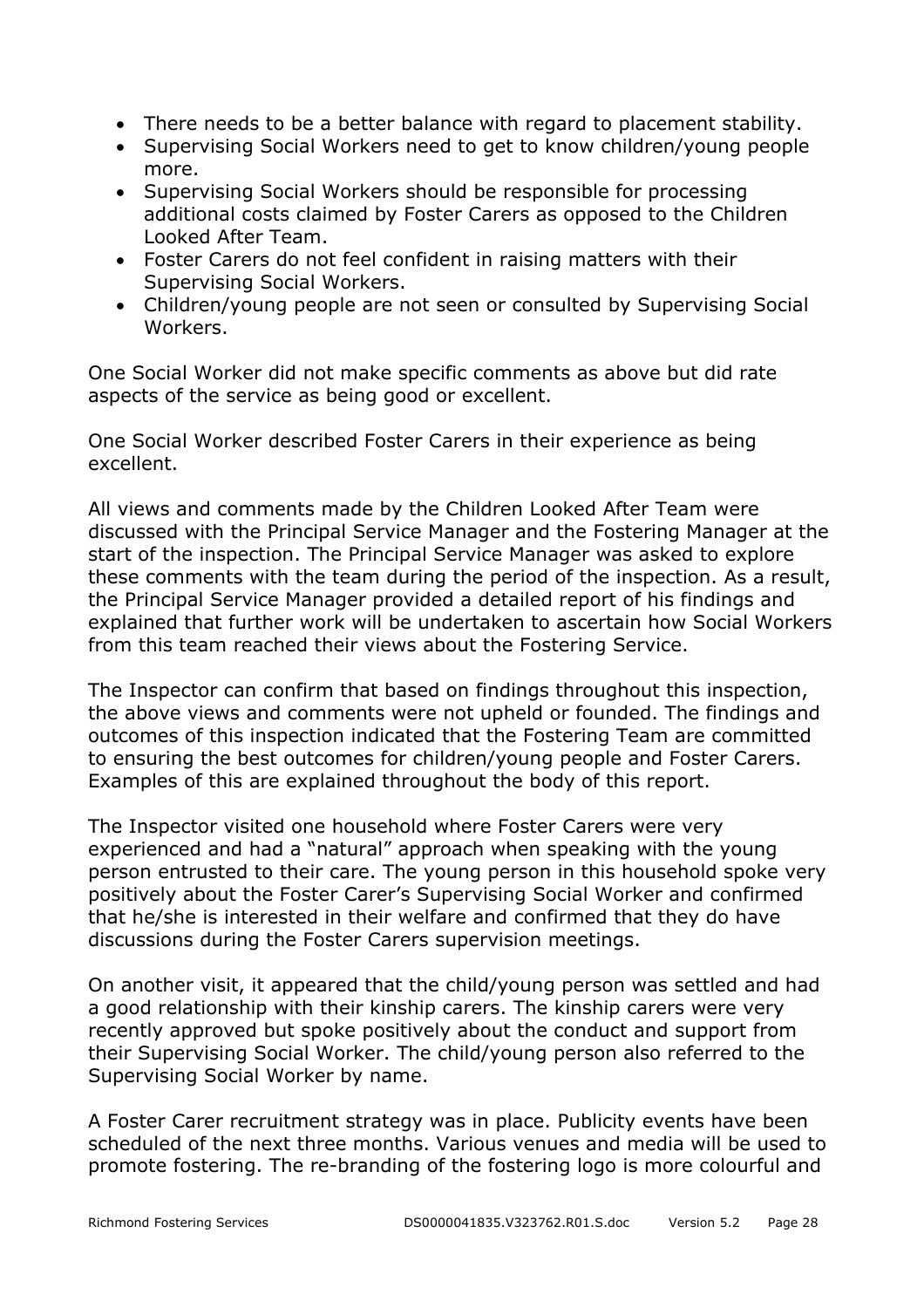child focused. Merchandise used for promoting the service includes large posters, pens, fridge magnets and key rings.

The competencies as set out under standard 17.6 and 17.7 of the National Minimum Standards for Fostering Services are included in the Skills to Foster training. The training pack seen was very informative, professionally presented and included supporting evidence for some of the topics covered such as education and health.

The Foster Carers training programme was highly commended. The programme known as the "Learning and Development Guide" was professionally presented, very comprehensive and included a wide range of courses and workshops. Each course included vital information such as:

- Date, time and venue.
- Who the course is for.
- What the course is about.
- Materials required.
- Name and details of the Facilitator.

Foster Carers are required to adhere to training requirements as follows:

- Mandatory training must be completed within the first two years of approval.
- Foster Carers must attend the minimum of three courses every year.

Foster Carers are paid £125.00 for each course attended up to the maximum of £375.00 per year.

Effective systems were in place for supporting Foster Carers. One Foster Carer spoken to described the service as being " excellent" and said that the Out of Office service was as efficient as other services provided.

The Fostering Manager confirmed that all Foster Carer annual reviews were up to date. An Independent Reviewing Officer conducts annual reviews. Records examined confirmed this.

Foster Carers are visited every four to six weeks including unannounced visits. Foster Carers confirmed this. Supervision agreements were in place for all Foster Carers. This is judged to be good practice.

Opportunities were being explored to set up a support group for women.

The Fostering Team were of the opinion that they have established good working relationships with the children/young people's Social Workers. Staff were also off the opinion that communication between the teams was good. However, in light of the comments made by the children/young people's Social Workers as already mentioned, there appears to be a big difference of opinion between the two teams. The Principal Service Manager should notify the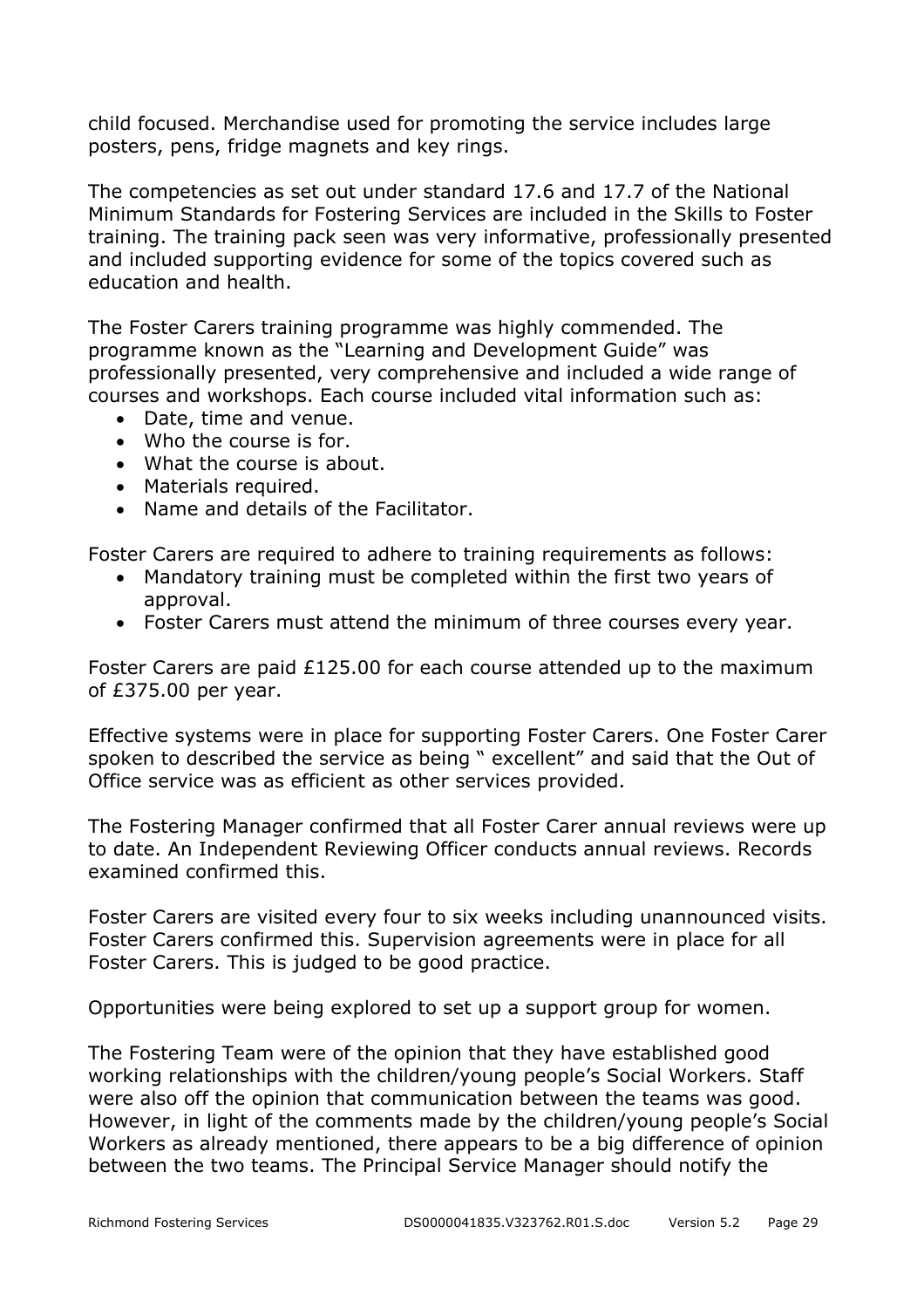Regulatory Body of the findings and outcomes after further work is undertaken to explore why these comments were made. This recommendation is made under Standard 21.6 of the National Minimum Standards for Fostering Services.

The children/young peoples files examined were maintained to a very high standard. The files contained all relevant information required for inspection purposes. Records all gave very clear evidence of the children/young people's assessed needs and how those needs are met.

The quality of foster carers files examined was exemplary. Records included initial assessments, supervisory records, contact and communication, finances, training and matters relating to children/young people placed with Foster Carers.

All other files and records examined were available and of a high standard. These records included:

- Fostering Team service plan for the period 2006/07.
- Specialist Children's Services service plan 2006/07.
- Equalities action plan.
- Training strategy.
- Recruitment strategy (Foster Carers).
- Buddy Service proposal.
- Management/quality assurance reports.
- Financial proposals including a fostering allowance proposal based on outcomes of regional and national research carried out by the Fostering Manager.
- Kinship care proposals.

All records required for this inspection under Schedules 2, 3 & 7 of the Fostering Regulations 2002 were in place and well maintained.

For the purpose of this inspection, the Fostering Manager completed the following CSCI (Commission for Social Care) documents:

- AQAA (Annual Quality Assurance Assessment).
- Data Set.
- Policy check.

The AQAA was completed in full and was consistent with the findings throughout this inspection and all other types of information provided.

The service provides the same level of support, supervision and training for kinship (family and friends) carers as for mainstream foster carers. There have been significant changes to the way in which kinship carers are assessed. The assessment methodology has been revised. An information guide for kinship carers has also been introduced.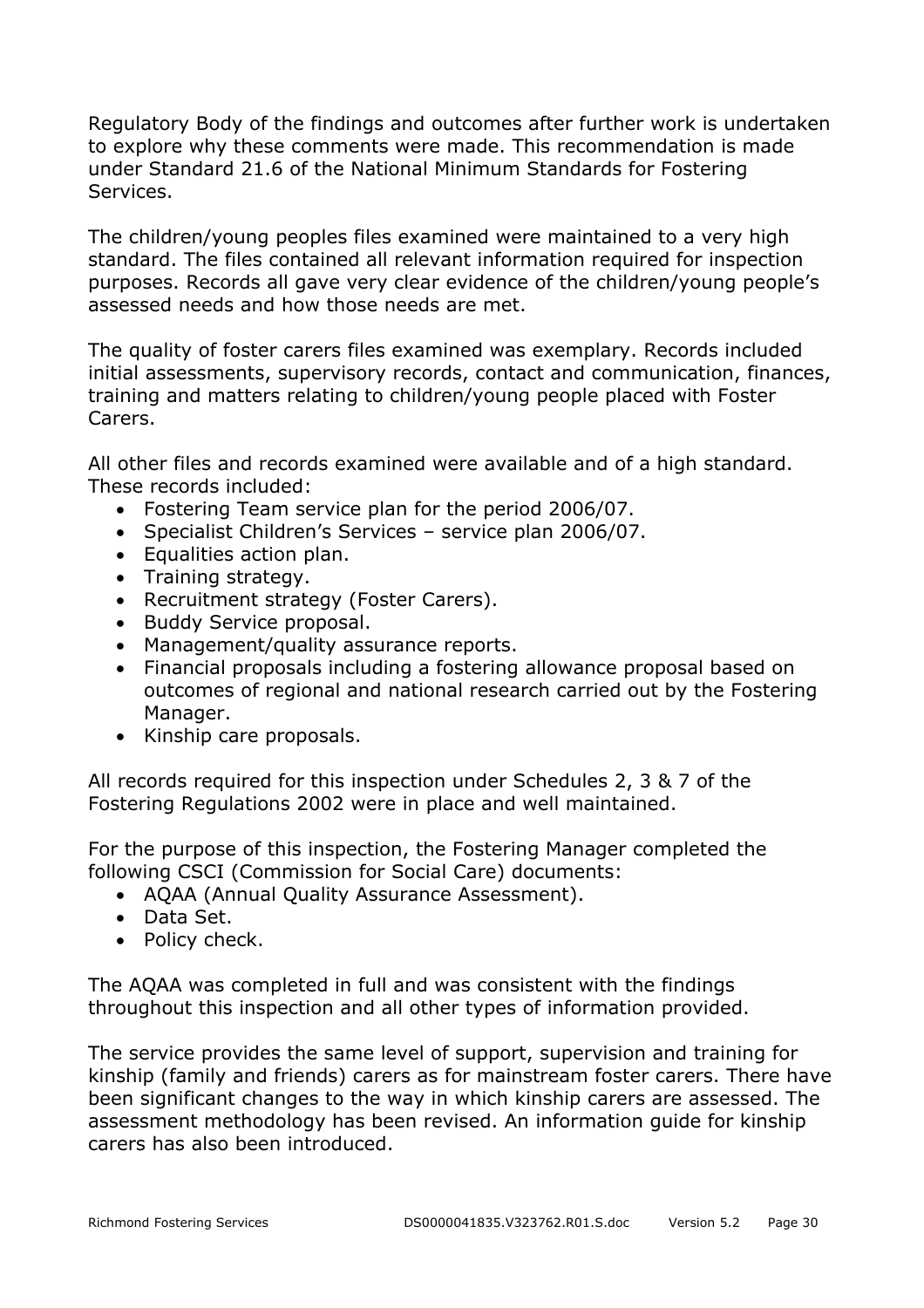# **SCORING OF OUTCOMES**

This page summarises the assessment of the extent to which the National Minimum Standards for Fostering Services have been met and uses the following scale.

**4** Standard Exceeded (Commendable) **3** Standard Met (No Shortfalls)

**1** Standard Not Met (Major Shortfalls)

"X" in the standard met box denotes standard not assessed on this occasion "N/A" in the standard met box denotes standard not applicable

| <b>BEING HEALTHY</b>          |                | <b>ACHIEVING ECONOMIC</b> |                |
|-------------------------------|----------------|---------------------------|----------------|
| <b>Standard No</b>            | <b>Score</b>   | <b>WELLBEING</b>          |                |
| 12                            | 4              | <b>Standard No</b>        | <b>Score</b>   |
|                               |                | 14                        | 3              |
| <b>STAYING SAFE</b>           |                | 29                        | $\overline{3}$ |
| <b>Standard No</b>            | <b>Score</b>   |                           |                |
| 3                             | 4              | <b>MANAGEMENT</b>         |                |
| 6                             | 3              | <b>Standard No</b>        | <b>Score</b>   |
| 8                             | $\overline{4}$ | 1                         | 4              |
| 9                             | $\overline{4}$ | $\overline{\mathbf{2}}$   | X              |
| 15                            | $\overline{3}$ | 4                         | X              |
| 30                            | $\overline{3}$ | 5                         | 4              |
|                               |                | 16                        | 4              |
| <b>ENJOYING AND ACHIEVING</b> |                | 17                        | 4              |
| <b>Standard No</b>            | <b>Score</b>   | 18                        | X              |
| 7                             | 3              | 19                        | $\overline{4}$ |
| 13                            | $\overline{4}$ | 20                        | X              |
| 31                            | 3              | 21                        | 3              |
|                               |                | 22                        | X              |
| <b>MAKING A POSITIVE</b>      |                | 23                        | X              |
| <b>CONTRIBUTION</b>           |                | 24                        | 4              |
| <b>Standard No</b>            | <b>Score</b>   | 25                        | 4              |
| 10                            | 4              | 26                        | X              |
| 11                            | 4              | 27                        | Χ              |
|                               |                | 28                        | Χ              |
|                               |                | 32                        | $\overline{3}$ |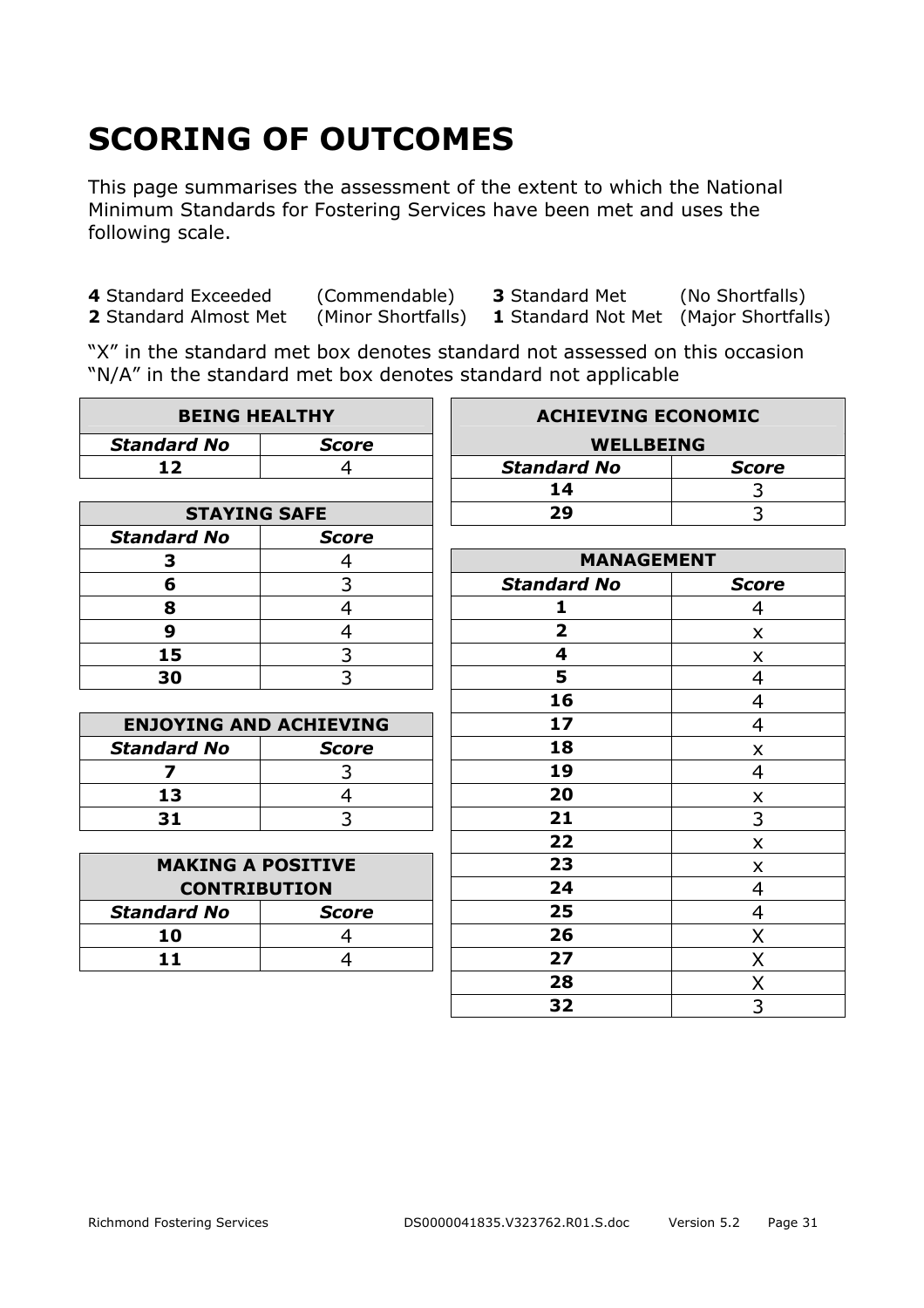#### **STATUTORY REQUIREMENTS**

This section sets out the actions, which must be taken so that the registered person/s meets the Care Standards Act 2000, Fostering Services Regulations 2002 and the National Minimum Standards. The Registered Provider(s) must comply with the given timescales.

| No. | Standard        | Regulation     | Requirement                                                 | Timescale  |
|-----|-----------------|----------------|-------------------------------------------------------------|------------|
|     |                 |                |                                                             | for action |
|     | <b>FS15FS15</b> | 20<br>Schedule | Positive proof of identity<br>including a recent photograph | 31/05/07   |
|     |                 |                | must be available for all foster                            |            |
|     |                 |                |                                                             |            |
|     |                 |                | carers.                                                     |            |

#### **RECOMMENDATIONS**

These recommendations relate to National Minimum Standards and are seen as good practice for the Registered Provider/s to consider carrying out.

| No. | Refer to        | <b>Good Practice Recommendations</b>                                                                                                                                                                                                                                   |
|-----|-----------------|------------------------------------------------------------------------------------------------------------------------------------------------------------------------------------------------------------------------------------------------------------------------|
|     | Standard        |                                                                                                                                                                                                                                                                        |
| 1.  | <b>FS21FS21</b> | The Principal Service Manager should notify the Regulatory<br>Body of the findings and outcomes after further work is<br>undertaken to explore why comments were made by the<br>Children Looked After Team about the conduct and<br>performance of the Fostering Team. |